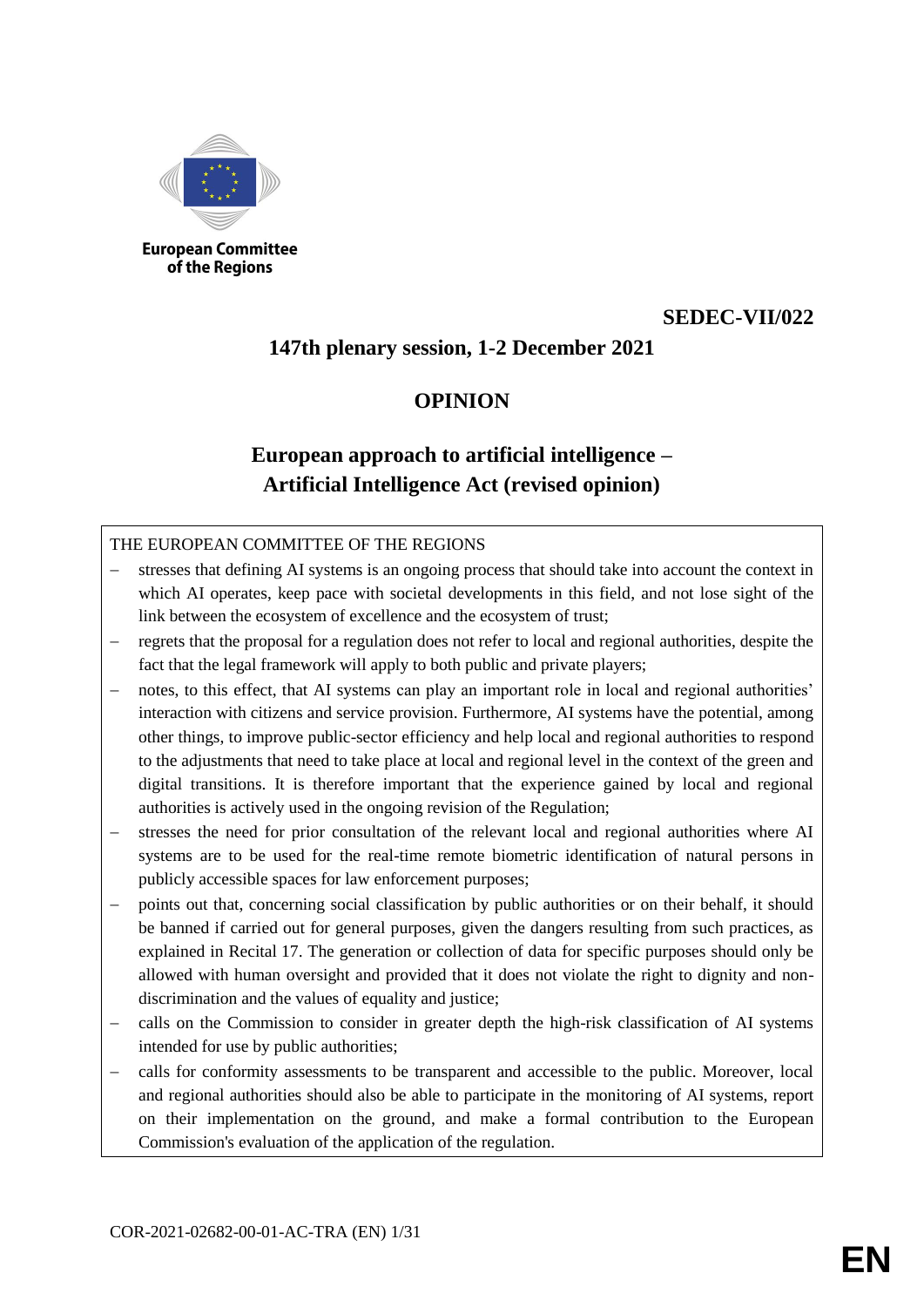### **Rapporteur**

Guido Rink (NL/PES), Member of the Executive Council of Emmen

### Reference documents

Communication from the Commission to the European Parliament, the Council, the European Economic and Social Committee and the Committee of the Regions – Fostering a European approach to Artificial Intelligence COM(2021) 205

Proposal for a Regulation of the European Parliament and of the Council laying down harmonised rules on artificial intelligence (Artificial Intelligence Act) and amending certain Union legislative acts COM(2021) 206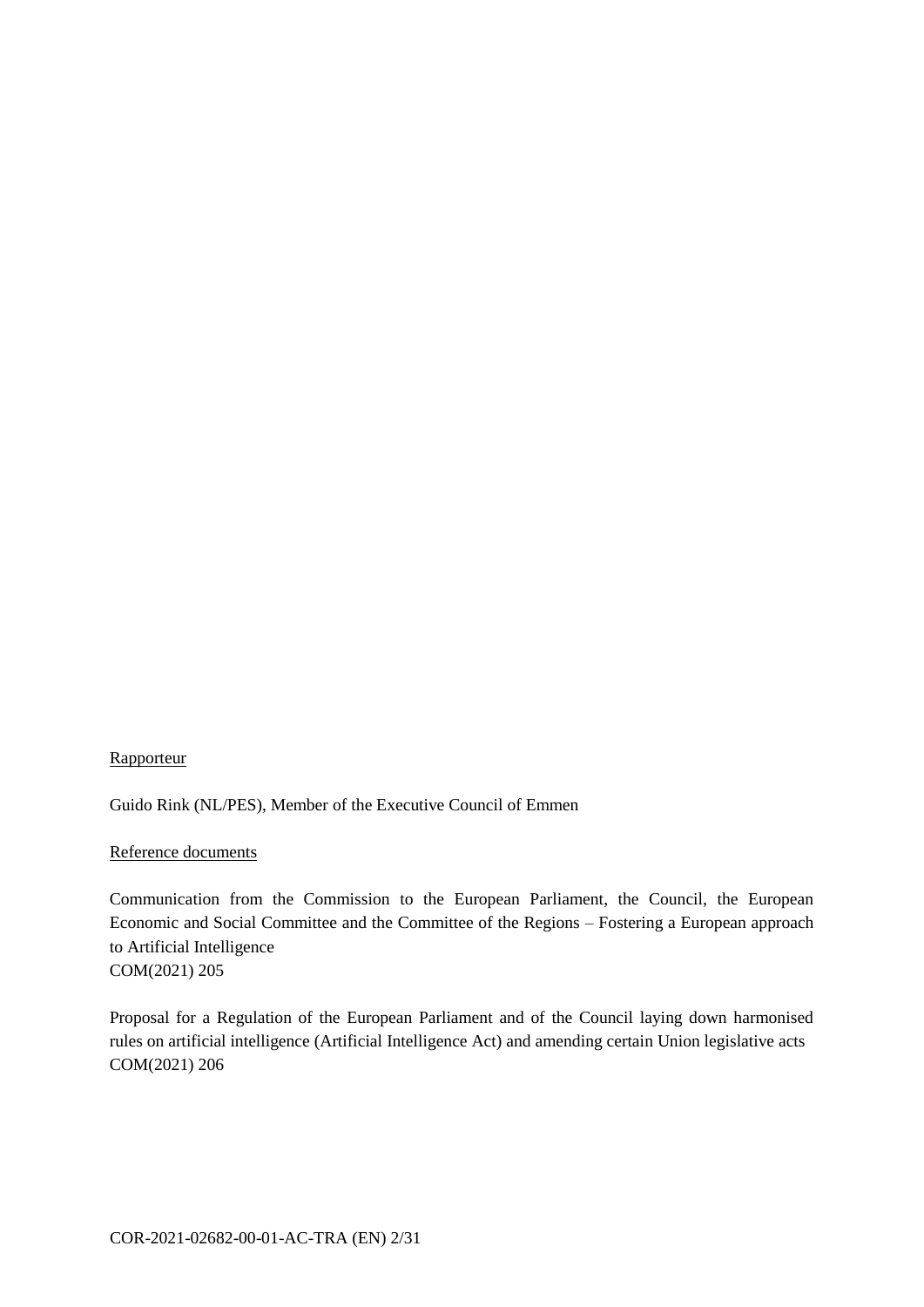## **Opinion of the European Committee of the Regions – European approach to artificial intelligence – Artificial Intelligence Act (revised opinion)**

### **I. RECOMMENDATIONS FOR AMENDMENTS**

### COM(2021) 206

### **Amendment 1**

Recital 1

| <b>Text proposed by the Commission</b>           | <b>CoR</b> amendment                                         |
|--------------------------------------------------|--------------------------------------------------------------|
| The purpose of this Regulation is to improve the | The purpose of this Regulation is to improve the             |
| functioning of the internal market by laying     | functioning of the internal market <i>and protect the</i>    |
| down a uniform legal framework in particular     | <i>fundamental rights of citizens</i> by laying down a       |
| for the development, marketing and use of        | uniform legal framework in particular for the                |
| artificial intelligence in conformity with Union | development, marketing and use of artificial                 |
| values. This Regulation pursues a number of      | intelligence in conformity with Union values. This           |
| overriding reasons of public interest, such as a | Regulation pursues a number of overriding reasons            |
| high level of protection of health, safety and   | of public interest, such as a high level of protection       |
| fundamental rights, and it ensures the free      | of health, safety and fundamental rights, and it             |
| movement of AI-based goods and services          | ensures the free movement of AI-based goods and              |
| cross-border, thus preventing Member States      | services cross-border, thus preventing Member                |
| from imposing restrictions on the development,   | from imposing restrictions<br>States<br>the<br><sub>on</sub> |
| marketing and use of AI systems, unless          | development, marketing and use of AI systems,                |
| explicitly authorised by this Regulation.        | unless explicitly authorised by this Regulation.             |

#### *Reason*

The reference to fundamental rights is intended to emphasise the link with the EU Charter of Fundamental Rights.

### **Amendment 2**

New recital after Recital 6

| <b>Text proposed by the Commission</b> | <b>CoR</b> amendment                              |
|----------------------------------------|---------------------------------------------------|
|                                        | Defining AI systems is an ongoing process that    |
|                                        | should take into account the context in which AI  |
|                                        | operates, keep pace with societal developments in |
|                                        | this field and not lose sight of the link between |
|                                        | the ecosystem of excellence and the ecosystem of  |
|                                        | trust.                                            |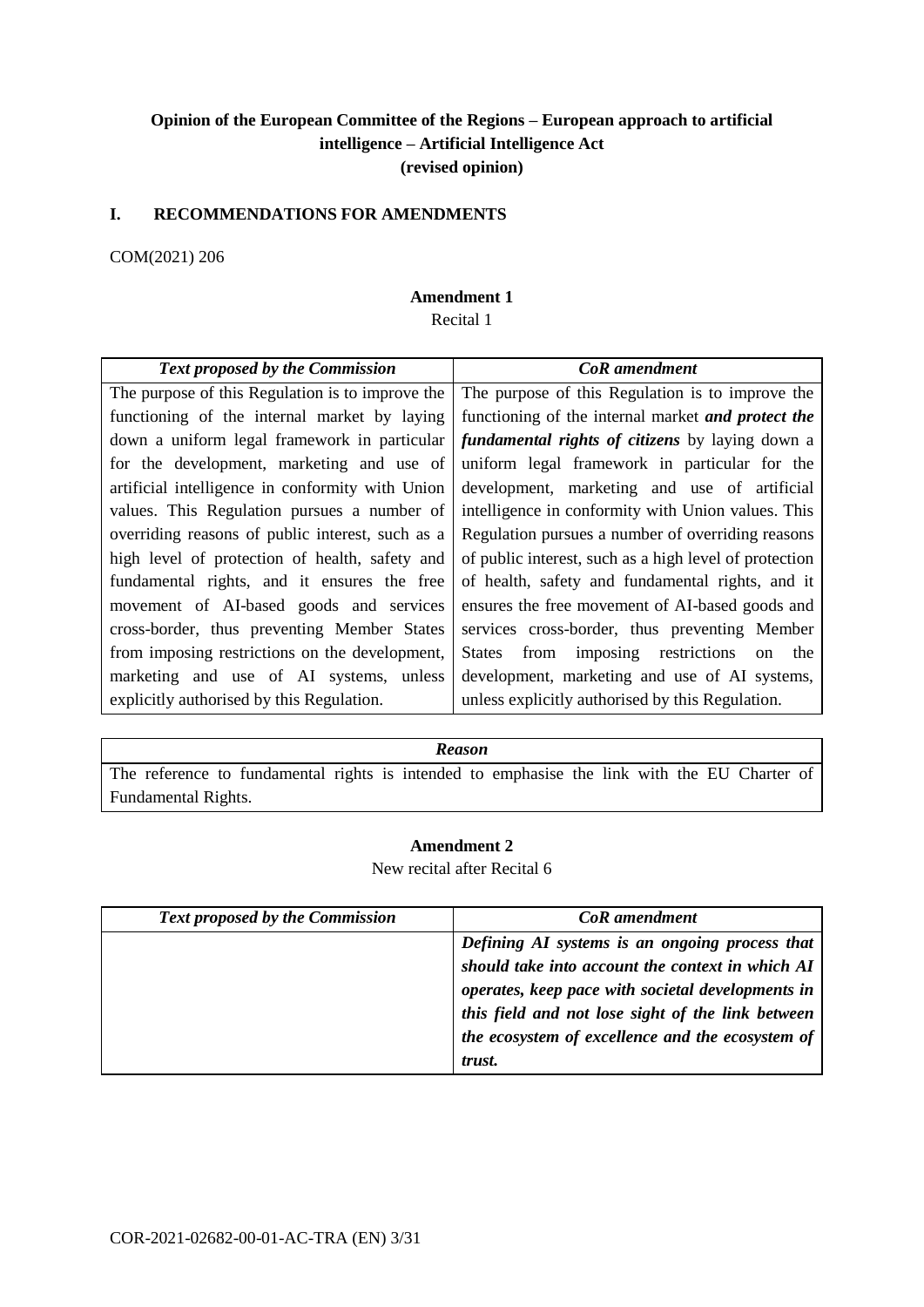Developments in AI and technology require an adaptive and evolving approach. This recital reflects the fact that the definition of AI should move with the times and state of development of AI systems and applications.

## **Amendment 3** Recital 20

| <b>Text proposed by the Commission</b>              | <b>CoR</b> amendment                                     |
|-----------------------------------------------------|----------------------------------------------------------|
| In order to ensure that those systems are used in   | In order to ensure that those systems are used in a      |
| a responsible and proportionate manner, it is       | responsible and proportionate manner, it is also         |
| also important to establish that, in each of those  | important to establish that, in each of those three      |
| three exhaustively listed and narrowly defined      | exhaustively listed and narrowly defined situations,     |
| situations, certain elements should be taken into   | certain elements should be taken into account, in        |
| account, in particular as regards the nature of the | particular as regards the nature of the situation        |
| situation giving rise to the request and the        | giving rise to the request and the consequences of       |
| consequences of the use for the rights and          | the use for the rights and freedoms of all persons       |
| freedoms of all persons concerned and the           | concerned and the safeguards and conditions              |
| safeguards and conditions provided for with the     | provided for with the use. Consultation of the           |
| use. In addition, the use of 'real-time' remote     | relevant local and regional authorities should           |
| biometric identification systems in publicly        | take place prior to the exceptional use of those         |
| accessible spaces for the purpose of law            | systems. In addition, the use of 'real-time' remote      |
| enforcement should be subject to <i>appropriate</i> | biometric identification systems in<br>publicly          |
| limits in time and space, having regard in          | spaces for the purpose<br>accessible<br>of<br>law        |
| particular to the evidence or indications           | enforcement should be subject to <i>stringent</i> limits |
| regarding the threats, the victims or perpetrator.  | in time and space, having regard in particular to the    |
| The reference database of persons should be         | evidence or indications regarding the threats, the       |
| appropriate for each use case in each of the three  | victims or perpetrator. The reference database of        |
| situations mentioned above.                         | persons should be appropriate for each use case in       |
|                                                     | each of the three situations mentioned above.            |

## *Reason*

"Real-time" remote biometric identification systems should not be used lightly.

#### **Amendment 4**

Recital 21

| <b>Text proposed by the Commission</b> | <b>CoR</b> amendment                                                                                     |
|----------------------------------------|----------------------------------------------------------------------------------------------------------|
|                                        | Each use of a 'real-time' remote biometric Each use of a 'real-time' remote biometric                    |
|                                        | identification system in publicly accessible dentification system in publicly accessible spaces          |
|                                        | spaces for the purpose of law enforcement for the purpose of law enforcement should be                   |
|                                        | should be subject to an express and specific subject to an express and specific authorisation by         |
|                                        | authorisation by a judicial authority or by an $ a $ judicial authority or by an independent             |
|                                        | independent administrative authority of a administrative authority of a Member State. Such               |
|                                        | Member State. Such authorisation should $\mathbf{in}$ authorisation should be obtained prior to the use, |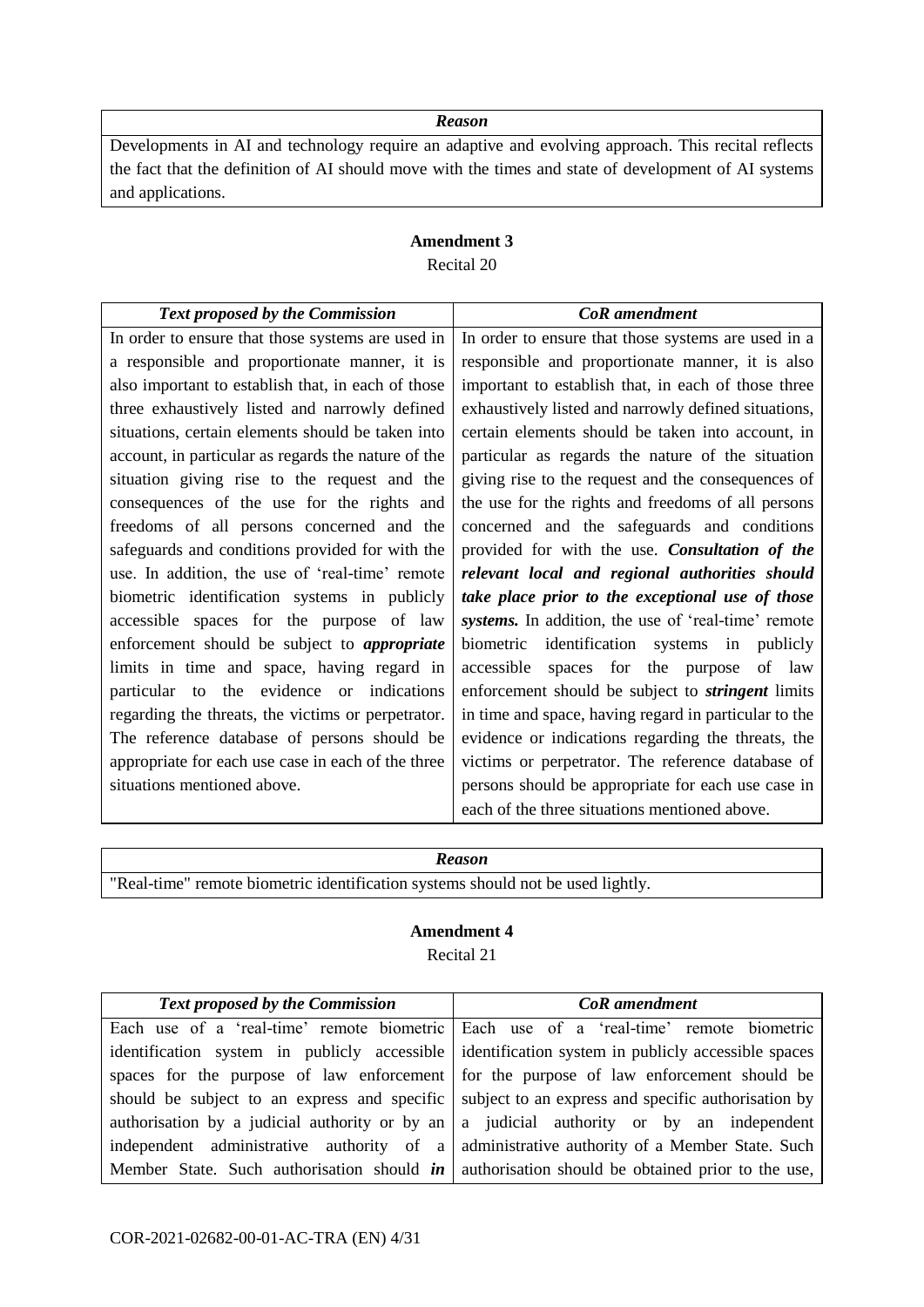*principle* be obtained prior to the use, except in duly justified situations of urgency, that is, situations where the need to use the systems in question is such as to make it effectively and objectively impossible to obtain an authorisation before commencing the use. In *such situations of urgency*, the use should be restricted to the absolute minimum necessary and be subject to appropriate safeguards and conditions, as determined in national law *and specified in the context of each individual urgent use case by the law enforcement authority itself.* In addition, the law enforcement authority should *in such situations* seek to obtain an authorisation *as soon as possible, whilst providing the reasons for not having been able to request it earlier.*

except in duly justified situations of urgency, that is, situations where the need to use the systems in question is such as to make it effectively and objectively impossible to obtain an authorisation before commencing the use. In *any case*, the use should be restricted to the absolute minimum necessary and be subject to appropriate safeguards and conditions, as determined in national law. In addition, the law enforcement authority should *immediately inform the relevant local and regional authorities and* seek to obtain an authorisation *from the competent authorities*.

### *Reason*

The political and administrative responsibility for managing and monitoring public spaces lies with local and regional authorities. They should therefore be duly involved in the deployment of such systems in public spaces. In urgent situations where it would not be reasonable to await prior consultation, the local or regional authority concerned should be immediately informed about the deployment of biometric systems in the public space.

## **Amendment 5**

Recital 39

| <b>Text proposed by the Commission</b>                   | <b>CoR</b> amendment                                         |
|----------------------------------------------------------|--------------------------------------------------------------|
| AI systems used in migration, asylum and                 | AI systems used in migration, asylum and border              |
| border control management affect people who              | control management affect people who are often in            |
| are often in particularly vulnerable position and        | particularly vulnerable position and who are                 |
| who are dependent on the outcome of the actions          | dependent on the outcome of the actions of the               |
| of the competent public authorities.<br>The              | competent public authorities. The accuracy, non-             |
| non-discriminatory nature<br>and<br>accuracy,            | discriminatory nature and transparency of the AI             |
| transparency of the AI systems used in those             | systems used in those contexts are therefore                 |
| contexts are therefore particularly important to         | particularly important to guarantee the respect of           |
| guarantee the respect of the fundamental rights          | the fundamental rights of the affected persons,              |
| of the affected persons, notably their rights to         | notably their rights to free movement, non-                  |
| free movement, non-discrimination, protection            | discrimination, protection of private life and               |
| of private life and personal data, international         | personal data, international protection and good             |
| protection and good administration. It is                | administration. It is therefore <i>necessary</i> to classify |
| therefore <i>appropriate</i> to classify as high-risk AI | as high-risk AI systems intended to be used by the           |
| systems intended to be used by the competent             | competent public authorities charged with tasks in           |
| public authorities charged with tasks in the             | the fields of migration, asylum and border control           |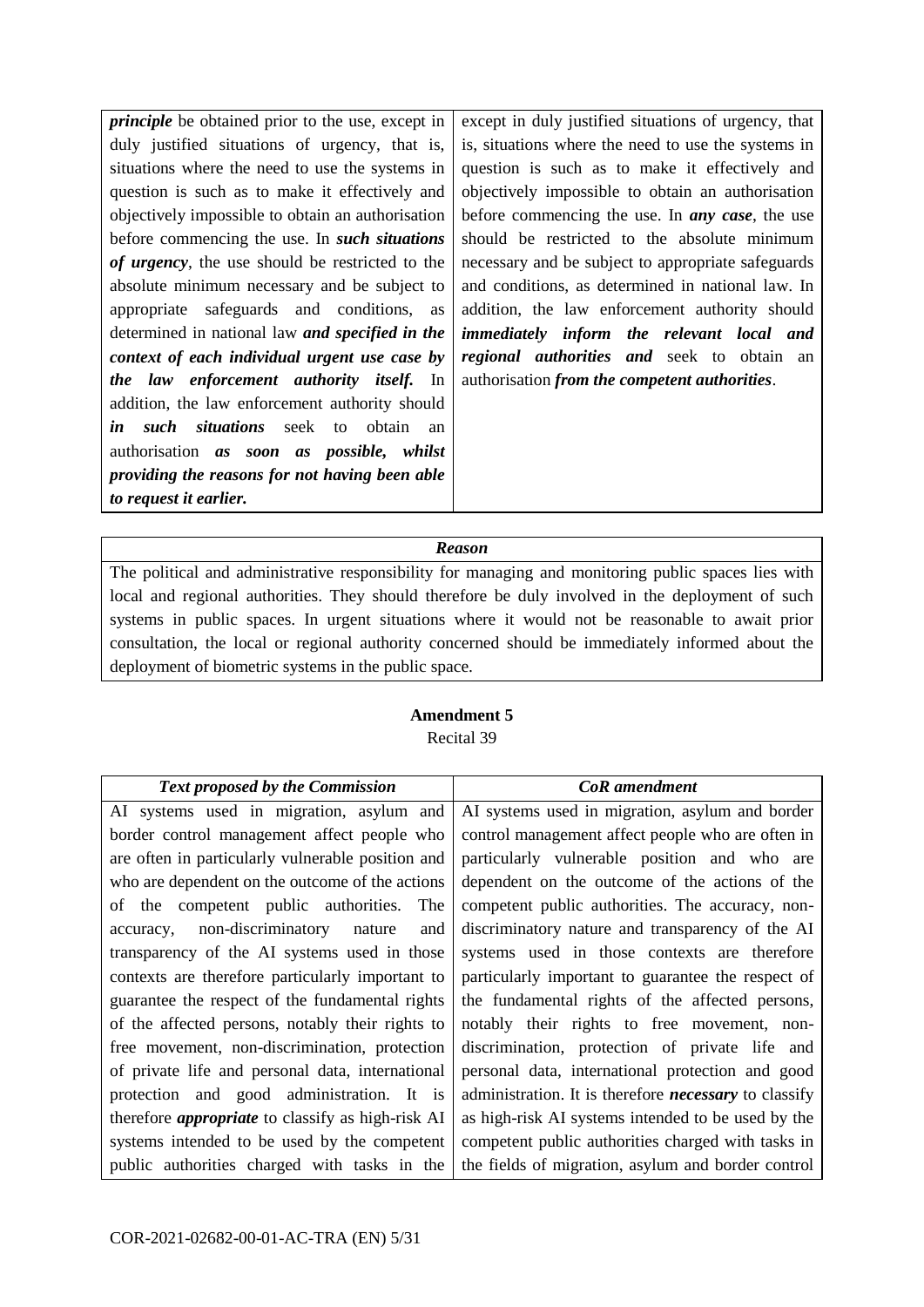fields of migration, asylum and border control management as polygraphs and similar tools or to detect the emotional state of a natural person; for assessing certain risks posed by natural persons entering the territory of a Member State or applying for visa or asylum; for verifying the authenticity of the relevant documents of natural persons; for assisting competent public authorities for the examination of applications for asylum, visa and residence permits and associated complaints with regard to the objective to establish the eligibility of the natural persons applying for a status. AI systems in the area of migration, asylum and border control management covered by this Regulation should comply with the relevant procedural requirements set by the Directive 2013/32/EU of the European Parliament and of the Council, the Regulation (EC) No 810/2009 of the European Parliament and of the Council and other relevant legislation.

management as polygraphs and similar tools or to detect the emotional state of a natural person; for assessing certain risks posed by natural persons entering the territory of a Member State or applying for visa or asylum; for verifying the authenticity of the relevant documents of natural persons; for assisting competent public authorities for the examination of applications for asylum, visa and residence permits and associated complaints with regard to the objective to establish the eligibility of the natural persons applying for a status. AI systems in the area of migration, asylum and border control management covered by this Regulation should comply with the relevant procedural requirements set by the Directive 2013/32/EU of the European Parliament and of the Council, the Regulation (EC) No 810/2009 of the European Parliament and of the Council and other relevant legislation.

### *Reason*

This adaptation expresses the need to subject the AI systems concerned to the more robust regime for high-risk AI systems.

### **Amendment 6** Recital 43

| <b>Text proposed by the Commission</b>                    | <b>CoR</b> amendment                                  |
|-----------------------------------------------------------|-------------------------------------------------------|
| Requirements should apply to high-risk AI                 | Requirements should apply to high-risk AI systems     |
| systems as regards the quality of data sets used,         | as regards the quality of data sets used, technical   |
| technical documentation and record-keeping,               | documentation and record-keeping, transparency        |
| transparency and the provision of information to          | and the provision of information to users, human      |
| oversight, and<br>robustness.<br>human<br>users.          | oversight,<br>robustness,<br>and<br>and<br>accuracy   |
| accuracy and cybersecurity. Those requirements            | cybersecurity. Those requirements are necessary to    |
| are necessary to effectively mitigate the risks for       | effectively mitigate the risks for health, safety,    |
| health, safety and fundamental rights, as                 | data security, consumer rights and fundamental        |
| applicable in the light of the <i>intended</i> purpose of | rights, as applicable in the light of the purpose of  |
| the system, and no other less trade restrictive           | the system, and no other less trade restrictive       |
| measures are reasonably available, thus avoiding          | measures are reasonably available, thus avoiding      |
| unjustified restrictions to trade.                        | unjustified restrictions to trade. Natural persons or |
|                                                           | groups of persons affected by high-risk AI            |
|                                                           | systems placed on the EU market or otherwise put      |
|                                                           | into service should be informed in an appropriate,    |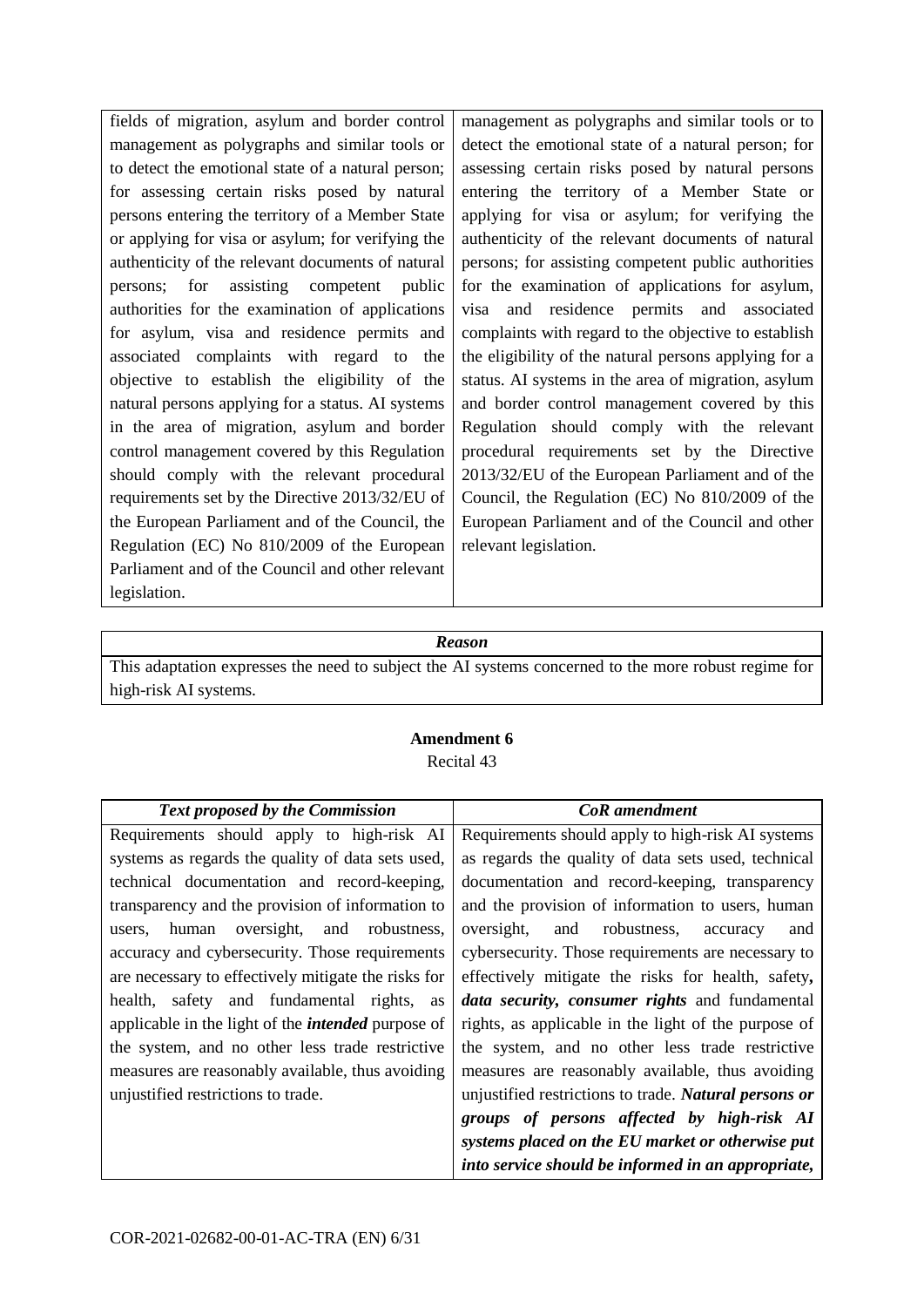| easily accessible and comprehensible manner,                |
|-------------------------------------------------------------|
| and have access to explicit, readily accessible and $\vert$ |
| publicly available information explaining that $\vert$      |
| they are subject to such systems.                           |

The transparency and information requirements applicable to providers and users should be extended to the persons or groups of persons potentially affected by the use of high-risk AI systems, as listed in Annex III to the Regulation. In a comprehensible manner also means "in a language that is comprehensible and accessible to the user, including oral-auditory and manual visual languages".

### **Amendment 7**

New recital after Recital 44

| <b>Text proposed by the Commission</b> | <b>CoR</b> amendment                                                                                                                                                                                                                                              |
|----------------------------------------|-------------------------------------------------------------------------------------------------------------------------------------------------------------------------------------------------------------------------------------------------------------------|
|                                        | AI system providers shall refrain from any<br>measure promoting unjustified discrimination<br>based on sex, origin, religion or belief, disability,<br>age, sexual orientation, or discrimination on any<br>other grounds, in their quality management<br>system. |

| <b>Reason</b>                                                                                   |  |
|-------------------------------------------------------------------------------------------------|--|
| Unlawful discrimination originates in human action. AI system providers should refrain from any |  |
| measures in their quality system that could promote discrimination.                             |  |

## **Amendment 8**

Recital 47

| <b>Text proposed by the Commission</b>                   | CoR amendment                                        |
|----------------------------------------------------------|------------------------------------------------------|
| To address the opacity that may make certain AI          | To address the opacity that may make certain AI      |
| systems incomprehensible to or too complex for           | systems incomprehensible to or too complex for       |
| natural persons, a <i>certain degree</i> of transparency | natural persons or public authorities at all levels  |
| should be required for high-risk AI systems.             | of governance, a high level of transparency should   |
| Users should be able to interpret the system             | be required for high-risk AI systems. Users should   |
| output and use it appropriately. High-risk AI            | be able to interpret the system output and use it    |
| systems should therefore be accompanied by               | appropriately. High-risk AI systems<br>should        |
| relevant documentation and instructions of use           | therefore<br>be<br>accompanied<br>relevant<br>by     |
| and include concise and clear information,               | documentation and instructions of use and include    |
| including in relation to possible risks to               | concise and clear information, including in relation |
| fundamental rights and discrimination, where             | to possible risks to fundamental rights and          |
| appropriate.                                             | discrimination, where appropriate.                   |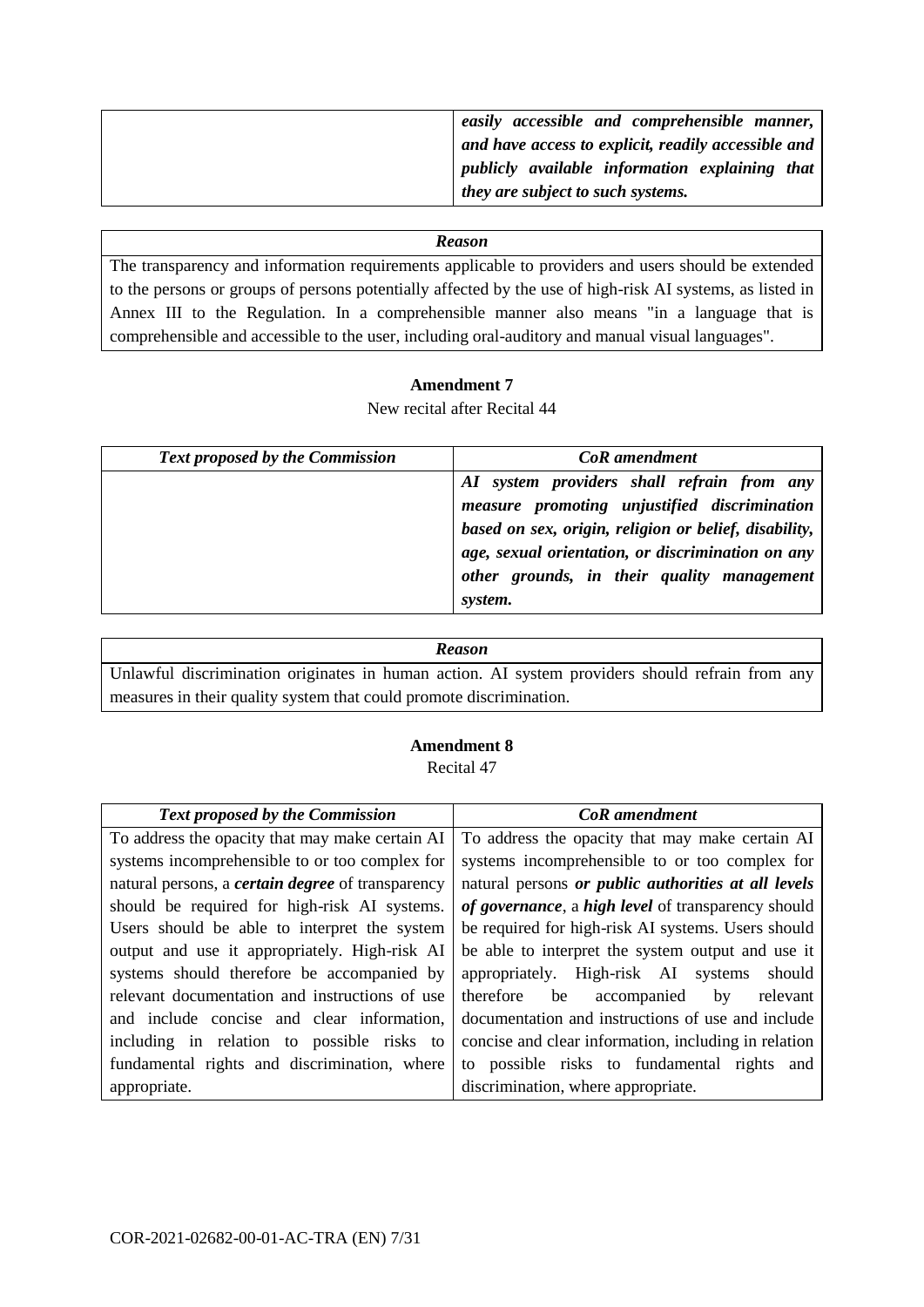The accountability of those who design high-risk AI systems is weakened by the use of the words "a certain degree of transparency".

### **Amendment 9** Recital 48

| <b>Text proposed by the Commission</b>             | <b>CoR</b> amendment                                      |
|----------------------------------------------------|-----------------------------------------------------------|
| High-risk AI systems should be designed and        | High-risk AI systems should be designed and               |
| developed in such a way that natural persons can   | developed in such a way that natural persons and          |
| oversee their functioning. For this purpose,       | <i>public authorities at all levels of governance can</i> |
| appropriate human oversight measures should be     | oversee their functioning. For this purpose,              |
| identified by the provider of the system before    | appropriate human oversight measures should be            |
| its placing on the market or putting into service. | identified by the provider of the system before its       |
| In particular, where appropriate, such measures    | placing on the market or putting into service. In         |
| should guarantee that the system is subject to in- | particular, where appropriate, such measures              |
| built operational constraints that cannot be       | should guarantee that the system is subject to in-        |
| overridden by the system itself and is responsive  | built operational constraints that cannot be              |
| to the human operator, and that the natural        | overridden by the system itself and is responsive to      |
| persons to whom human oversight has been           | the human operator, and that the natural persons to       |
| assigned have the necessary competence,            | whom human oversight has been assigned have the           |
| training and authority to carry out that role.     | necessary competence, training and authority to           |
|                                                    | carry out that role.                                      |

*Reason*

Self-explanatory.

## **Amendment 10** Recital 67

| <b>Text proposed by the Commission</b>                    | CoR amendment                                        |
|-----------------------------------------------------------|------------------------------------------------------|
| High-risk AI systems should bear the CE                   | High-risk AI systems should bear the CE marking      |
| marking to indicate their conformity with this            | to indicate their conformity with this Regulation so |
| Regulation so that they can move freely within            | that they can move freely within the internal        |
| the internal market. Member States should not             | market. Member States should not create obstacles    |
| create <i>unjustified</i> obstacles to the placing on the | to the placing on the market or putting into service |
| market or putting into service of high-risk AI            | of high-risk AI systems that comply with the         |
| systems that comply with the requirements laid            | requirements laid down in this Regulation and bear   |
| down in this Regulation and bear the CE                   | the CE marking. Member States shall have the         |
| marking.                                                  | power to regulate high-risk AI practices and AI      |
|                                                           | systems solely on the basis of overriding and duly   |
|                                                           | justified public and national security interests.    |

#### *Reason*

While Member States should not obstruct the application of the Regulation, they should retain the right to regulate high-risk AI systems if public and national security interests are at stake.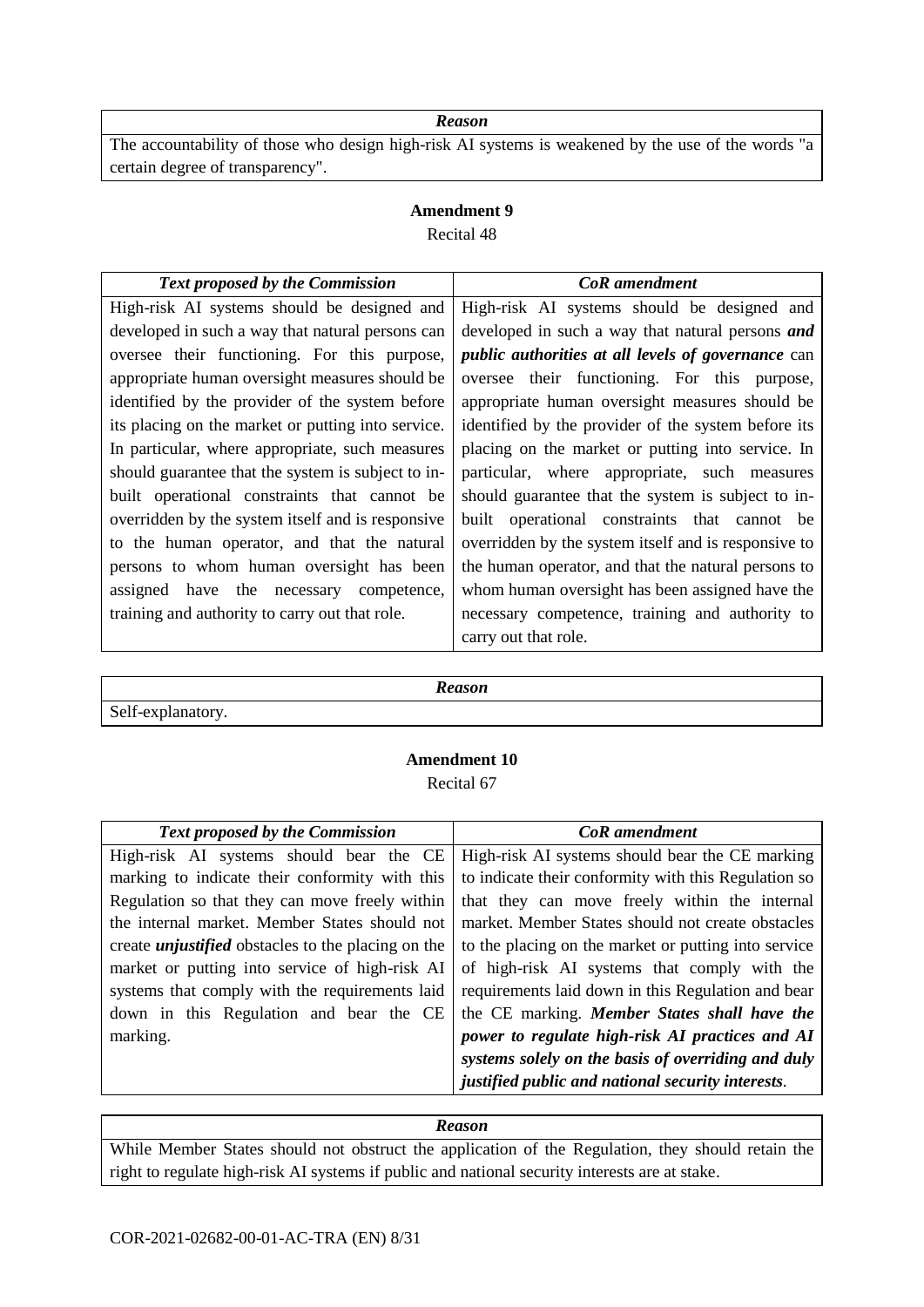## **Amendment 11** Recital 70

| <b>Text proposed by the Commission</b>               | CoR amendment                                          |
|------------------------------------------------------|--------------------------------------------------------|
| Certain AI systems intended to interact with         | Certain AI systems intended to interact with           |
| natural persons or to generate content may pose      | natural persons or to generate content may pose        |
| specific risks of impersonation or deception         | specific risks of impersonation or deception           |
| irrespective of whether they qualify as high-risk    | irrespective of whether they qualify as high-risk or   |
| or not. In certain circumstances, the use of         | not. The use of these systems should therefore be      |
| these systems should therefore be subject to         | subject to specific transparency obligations without   |
| specific transparency obligations<br>without         | prejudice to the requirements and obligations for      |
| prejudice to the requirements and obligations for    | high-risk AI systems. In particular, natural persons   |
| high-risk AI systems. In particular, natural         | should be <i>systematically</i> notified that they are |
| persons should be notified that they are             | interacting with an AI system. Moreover, natural       |
| interacting with an AI system, <i>unless this is</i> | persons should be notified when they are exposed       |
| obvious from the circumstances and the               | to an emotion recognition system or a biometric        |
| context of use. Moreover, natural persons            | categorisation system. Such information and            |
| should be notified when they are exposed to an       | notifications should be provided in accessible         |
| emotion recognition system or a biometric            | formats for persons with disabilities. Further, users, |
| categorisation system. Such information and          | who use an AI system to generate or manipulate         |
| notifications should be provided in accessible       | image, audio or video content that appreciably         |
| formats for persons with disabilities. Further,      | resembles existing persons, places or events and       |
| users, who use an AI system to generate or           | would falsely appear to a person to be authentic,      |
| manipulate image, audio or video content that        | should disclose that the content has<br>been           |
| appreciably resembles existing persons, places       | artificially created or manipulated by labelling the   |
| or events and would falsely appear to a person to    | artificial intelligence output accordingly and         |
| be authentic, should disclose that the content has   | disclosing its artificial origin.                      |
| been artificially created or manipulated by          |                                                        |
| labelling the artificial intelligence output         |                                                        |
| accordingly and disclosing its artificial origin.    |                                                        |

## *Reason*

No exceptions should be made to the transparency and notification requirement when natural persons interact with AI systems.

| <b>Text proposed by the Commission</b> | <b>CoR</b> amendment                                                                                  |
|----------------------------------------|-------------------------------------------------------------------------------------------------------|
|                                        | In order to facilitate a smooth, effective and In order to facilitate a smooth, effective and         |
|                                        | harmonised implementation of this Regulation a   harmonised implementation of this Regulation a       |
|                                        | European Artificial Intelligence Board should be European Artificial Intelligence Board should be     |
|                                        | established. The Board should be responsible for   established. The Board should be responsible for a |
|                                        | a number of advisory tasks, including issuing number of advisory tasks, including issuing             |

## **Amendment 12** Recital 76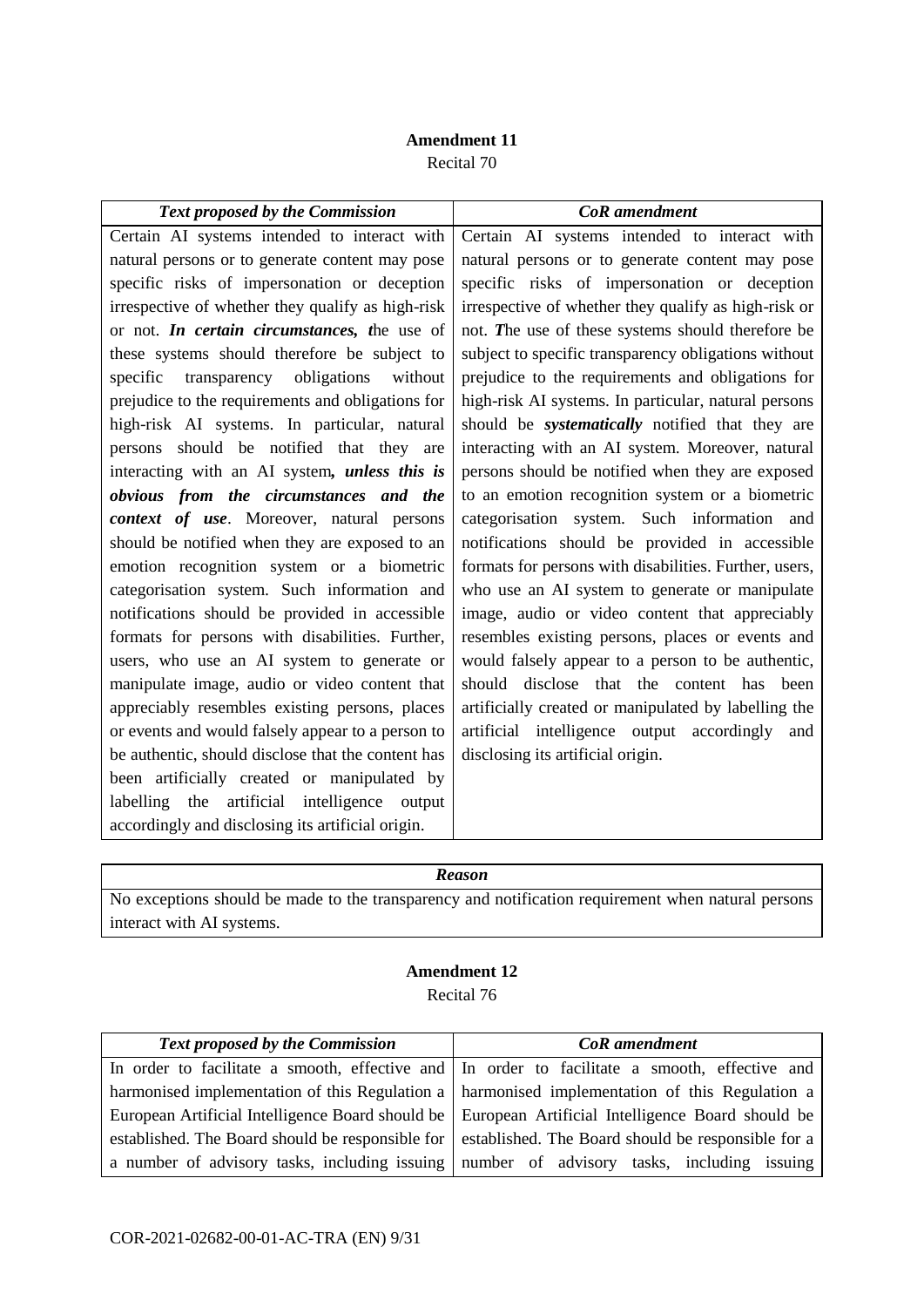opinions, recommendations, advice or guidance on matters related to the implementation of this Regulation, including on technical specifications or existing standards regarding the requirements established in this Regulation and providing advice to and assisting the Commission on specific questions related to artificial intelligence.

opinions, recommendations, advice or guidance on matters related to the implementation of this Regulation, including on technical specifications or existing standards regarding the requirements established in this Regulation and providing advice to and assisting the Commission on specific questions related to artificial intelligence. *The members of the European Artificial Intelligence Board should reflect the interests of European society. The Board should be gender-balanced.*

### *Reason*

The European AI Board should properly reflect the broad interests of European society. These interests include human rights, climate and the energy-efficient use of AI systems, safety, social inclusion, health, etc. Gender balance is a precondition for diversity in issuing opinions, drafting guidelines, etc.

### **Amendment 13** Recital 77

| <b>Text proposed by the Commission</b>           | <b>CoR</b> amendment                                  |
|--------------------------------------------------|-------------------------------------------------------|
| Member States hold a key role in the application | Member States hold a key role in the application      |
| and enforcement of this Regulation. In this      | and enforcement of this Regulation. In this respect,  |
| respect, each Member State should designate      | each Member State should designate one or more        |
| one or more national competent authorities for   | national competent authorities for the purpose of     |
| the purpose of supervising the application and   | supervising the application and implementation of     |
| implementation of this Regulation. In order to   | this Regulation. In order to increase organisation    |
| increase organisation efficiency on the side of  | efficiency on the side of Member States and to set    |
| Member States and to set an official point of    | an official point of contact vis-à-vis the public and |
| contact vis-à-vis the<br>public and other        | other counterparts at Member State and Union          |
| counterparts at Member State and Union levels,   | levels, in each Member State one national authority   |
| in each Member State one national authority      | should be designated as national supervisory          |
| should be designated as national supervisory     | authority. Local and regional authorities shall be    |
| authority.                                       | entrusted with supervisory or enforcement tasks       |
|                                                  | where deemed appropriate by the Member State.         |

## *Reason*

In order to ensure the feasibility of the Regulation and its supervisory and enforcement framework, the Member State should be empowered to entrust, where necessary and where possible, local and regional authorities with carrying out supervisory or enforcement tasks.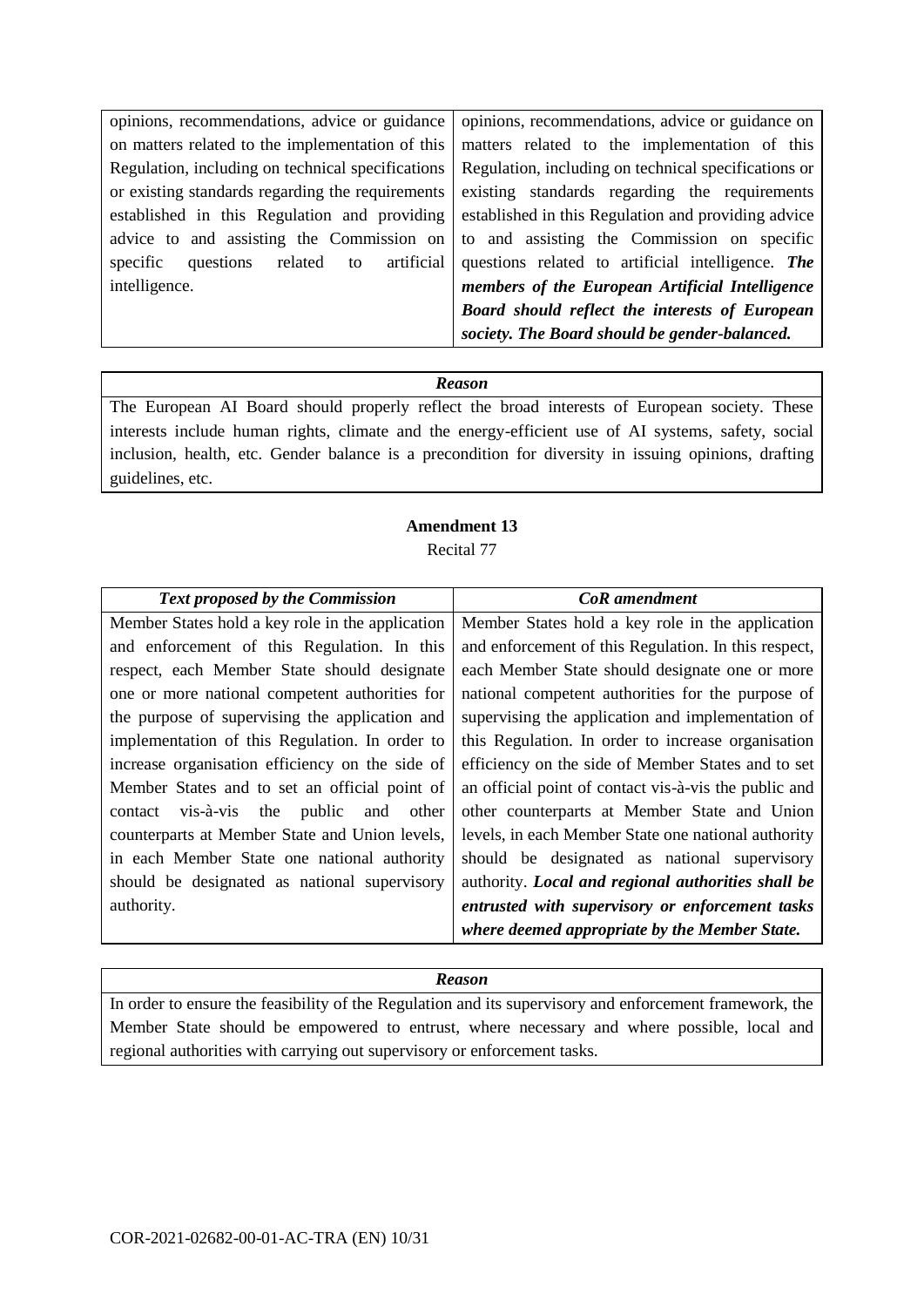## **Amendment 14**

Recital 79

| <b>Text proposed by the Commission</b>            | <b>CoR</b> amendment                                         |
|---------------------------------------------------|--------------------------------------------------------------|
| In order to ensure an appropriate and effective   | In order to ensure an appropriate and effective              |
| enforcement of the requirements and obligations   | enforcement of the requirements and obligations              |
| set out by this Regulation, which is Union        | set out by this Regulation, which is Union                   |
| harmonisation legislation, the system of market   | harmonisation legislation, the system of market              |
| surveillance and compliance of products           | surveillance<br>and compliance of<br>products                |
| established by Regulation (EU) 2019/1020          | established by Regulation (EU) 2019/1020 should              |
| should apply in its entirety. Where necessary for | apply in its entirety. Where necessary for their             |
| their mandate, national public authorities or     | mandate, national public authorities and, where              |
| bodies, which supervise the application of Union  | <i>applicable</i> , <i>local</i> or regional authorities, or |
| law protecting fundamental rights, including      | bodies, which supervise the application of Union             |
| equality bodies, should also have access to any   | protecting fundamental rights, including<br>law              |
| documentation created under this Regulation.      | equality bodies, should also have access to any              |
|                                                   | documentation created under this Regulation.                 |

| <b>Reason</b>                                                                                |  |
|----------------------------------------------------------------------------------------------|--|
| This amendment takes into account the varying governance structures in the EU Member States. |  |

## **Amendment 15**

Recital 83

| <b>Text proposed by the Commission</b>           | <b>CoR</b> amendment                                                                                   |
|--------------------------------------------------|--------------------------------------------------------------------------------------------------------|
|                                                  | In order to ensure trustful and constructive In order to ensure trustful and constructive              |
| cooperation of competent authorities on Union    | cooperation of competent authorities on Union,                                                         |
|                                                  | <b>and</b> national level, all parties involved in the national, regional and local level, all parties |
|                                                  | application of this Regulation should respect the involved in the application of this Regulation       |
| confidentiality of information and data obtained | should respect the confidentiality of information                                                      |
| in carrying out their tasks.                     | and data obtained in carrying out their tasks.                                                         |

### *Reason*

This amendment takes into account the varying governance structures in the EU Member States.

## **Amendment 16**

TITLE I, Article 3(1) – Definitions

| <b>Text proposed by the Commission</b> | <b>CoR</b> amendment                                                                                                     |
|----------------------------------------|--------------------------------------------------------------------------------------------------------------------------|
|                                        | 'artificial intelligence system' (AI system)   'artificial intelligence system' (AI system) means                        |
|                                        | means software that is developed with one or software that is developed with one or more of the                          |
|                                        | more of the techniques and approaches listed in techniques and approaches listed (non-                                   |
|                                        | Annex I and can, for a given set of human- exhaustively) in Annex I, combined with social                                |
|                                        | defined objectives, generate outputs such as <i>practices</i> , <i>identity and culture</i> , and <i>that</i> can, for a |
|                                        | content, predictions, recommendations, or given set of human-defined objectives, by                                      |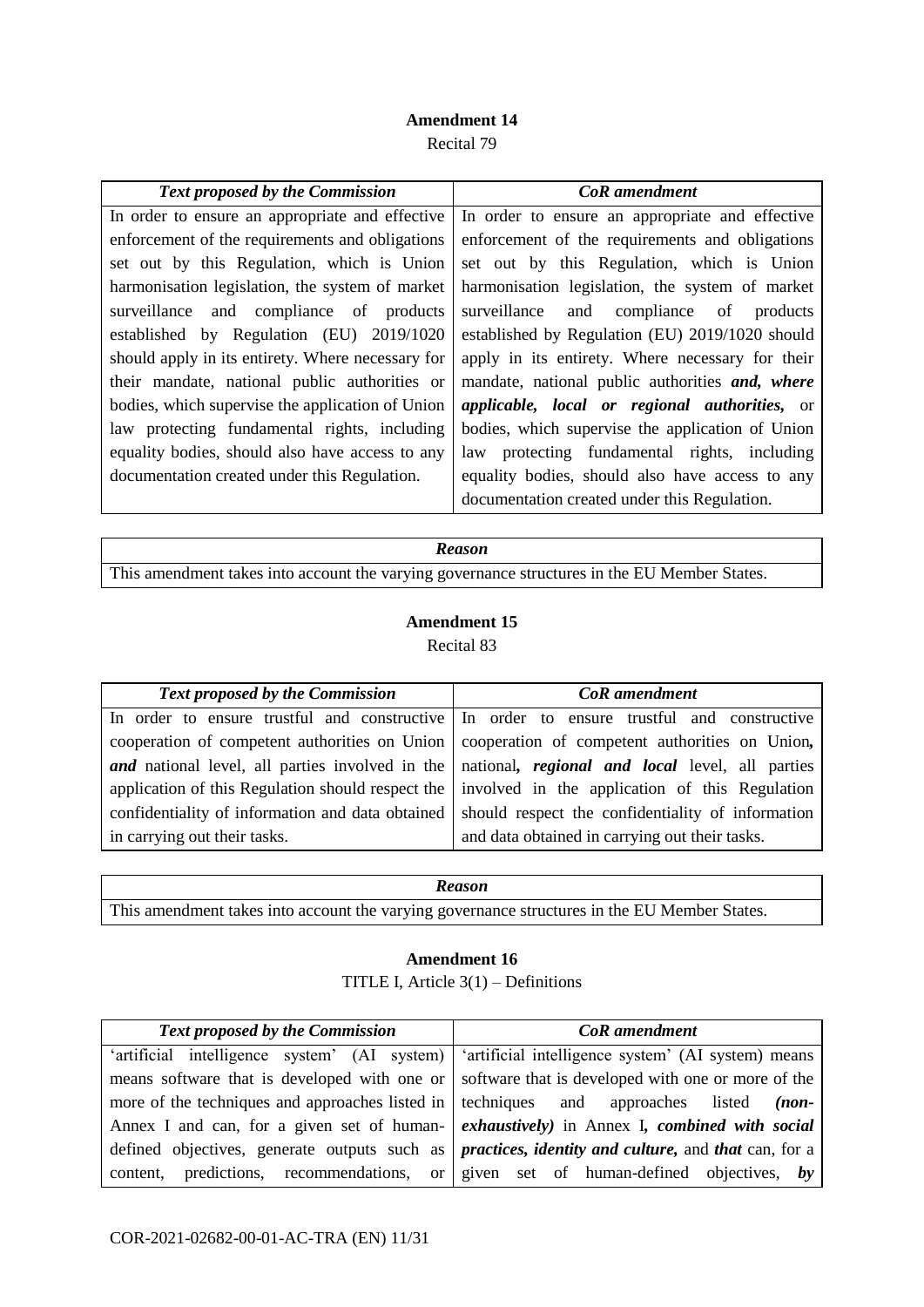|                | decisions influencing the environments they observing its environment through collecting |
|----------------|------------------------------------------------------------------------------------------|
| interact with; | data, interpreting the collected structured or                                           |
|                | unstructured data, managing knowledge, or                                                |
|                | processing the information derived from these                                            |
|                | <i>data</i> , generate outputs such as content, predictions,                             |
|                | recommendations, or decisions influencing the                                            |
|                | environments they interact with;                                                         |

An AI system consists of a combination of technical elements that link data, algorithms and processing power to social practices, society, identity and culture. The definition of such a dynamic sociotechnical aggregate should therefore be future-proof and regularly updated to accurately reflect AI's ever-growing societal impact, while identifying fast changing AI-related challenges and opportunities, including the link between knowledge management and AI. In this context, an algorithm developed by another algorithm should also be subject to the Regulation.

## **Amendment 17**

Article 5(1)

| The following artificial intelligence practices        | The following artificial intelligence practices shall  |
|--------------------------------------------------------|--------------------------------------------------------|
| shall be prohibited:                                   | be prohibited:                                         |
|                                                        |                                                        |
| (a) the placing on the market, putting into            | (a) the placing on the market, putting into            |
| service or use of an AI system that deploys            | service or use of an AI system that deploys            |
| subliminal techniques beyond a person's                | subliminal techniques beyond a person's                |
| consciousness in order to materially distort a         | consciousness in order to materially distort a         |
| person's behaviour in a manner that causes or          | person's behaviour in a manner that causes or is       |
| is likely to cause that person or another              | likely to cause that person or another person          |
| person physical or psychological harm;                 | physical or psychological harm, <i>infringes or is</i> |
|                                                        | likely to infringe the fundamental rights of           |
| (b) the placing on the market, putting into            | another person or a group of persons,                  |
| service or use of an AI system that exploits           | including their physical or psychological              |
| any of the vulnerabilities of a specific group         | health and safety, has or is likely to have a          |
| of persons due to their age, physical or               | detrimental effect on consumers, including             |
| mental disability, in order to materially              | monetary loss or economic discrimination, or           |
| distort the behaviour of a person pertaining to        | undermines or is likely to undermine                   |
| that group in a manner that causes or is likely        | democracy and the rule of law;                         |
| to cause that person or another person                 |                                                        |
| physical or psychological harm;                        | (b) the placing on the market, putting into            |
|                                                        | service or use of an AI system that exploits any       |
| (c) the placing on the market, putting into            | of the vulnerabilities of a specific group of          |
| service or use of AI systems by public                 | persons due to their age, physical or mental           |
| on their behalf for the<br>authorities or              | disability, in order to materially distort the         |
| evaluation<br>classification<br>of<br>the<br><b>or</b> | behaviour of a person pertaining to that group         |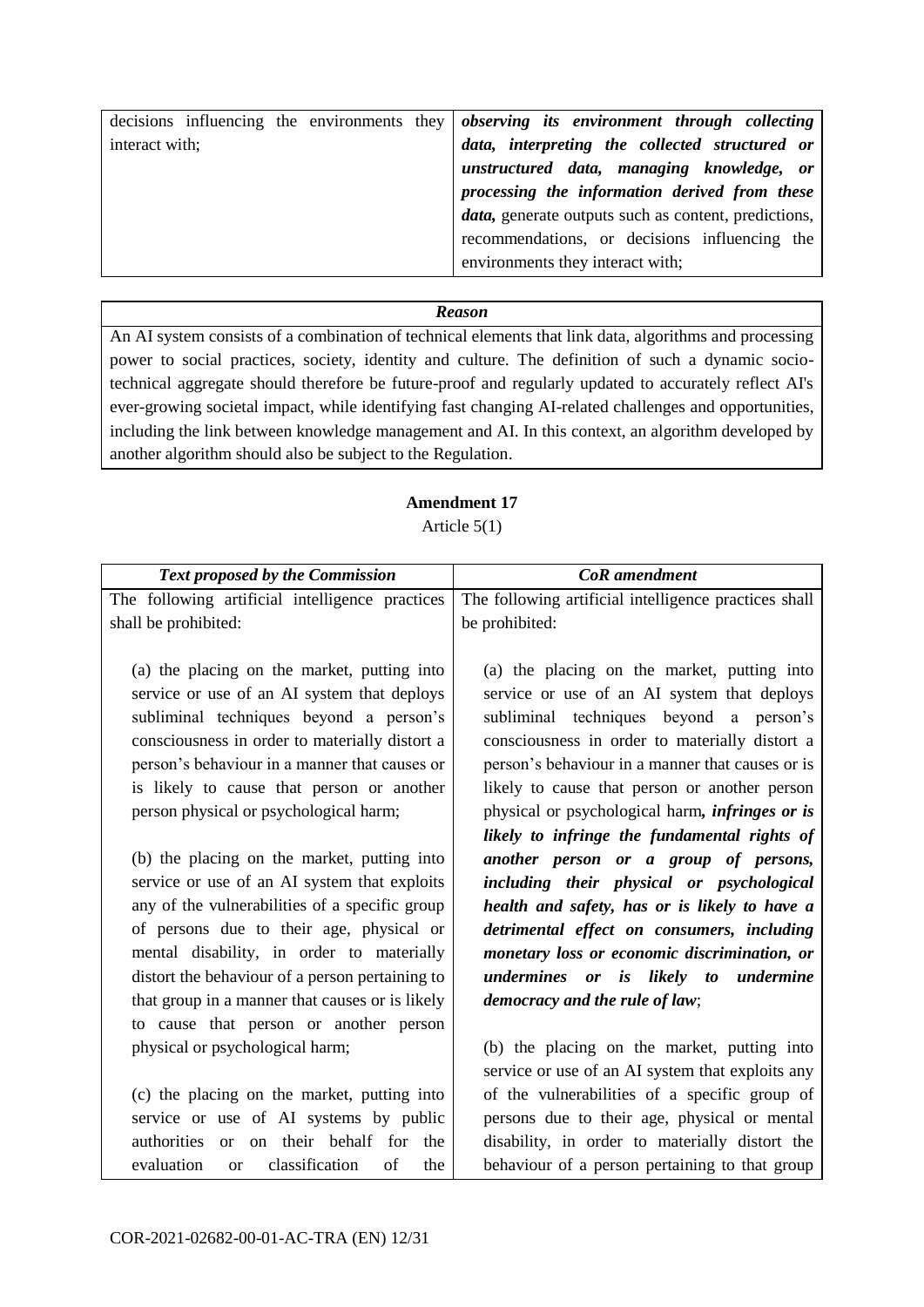trustworthiness of natural persons over a certain period of time based on their social behaviour or known or predicted personal or personality characteristics, *with the social score* leading to *either or both of the following:* 

*i) detrimental or unfavourable treatment of certain natural persons or whole groups thereof in social contexts which are unrelated to the contexts in which the data was originally generated or collected;*

*ii) detrimental or unfavourable treatment of certain natural persons or whole groups thereof that is unjustified or disproportionate to their social behaviour or its gravity;* 

(d) the use of 'real-time' remote biometric identification systems in publicly accessible spaces for the purpose of law enforcement, unless and in as far as such use is strictly necessary for one of the following objectives:

i) the targeted search for specific potential victims of crime, including missing children;

ii) the prevention of a specific, substantial and imminent threat to the life or physical safety of natural persons or of a terrorist attack;

iii) the detection, localisation, identification or prosecution of a perpetrator or suspect of a criminal offence referred to in Article 2(2) of Council Framework Decision 2002/584/JHA[62] and punishable in the Member State concerned by a custodial sentence or a detention order for a maximum period of at least three years, as determined by the law of that Member State.

in a manner that causes or is likely to cause that person or another person physical or psychological harm;

(c) the placing on the market, putting into service or use of AI systems by public authorities or on their behalf for the evaluation or classification of the trustworthiness of natural persons *or groups of persons* over a certain period of time based on their social behaviour or known or predicted personal or personality characteristics*,* leading to *AI-based social scoring for general purposes*;

(d) *the placing on the market, putting into service or use of AI systems by public authorities or on their behalf, applying AIbased social scoring without human oversight for specific purposes, that is, in social contexts related to the contexts in which the data was originally generated or collected, for the evaluation or classification of the trustworthiness of natural persons or groups of persons over a certain period of time based on their social behaviour or known or predicted personal or personality characteristics, with the social score leading to detrimental or unfavourable treatment of certain natural persons or whole groups thereof that is unjustified or disproportionate to their social behaviour or its gravity;*

*(e)* the use of 'real-time' remote biometric identification systems in publicly accessible spaces for the purpose of law enforcement, unless and in as far as such use is strictly necessary for one of the following objectives:

i) the targeted search for specific potential victims of crime, including missing children;

ii) the prevention of a specific, substantial and imminent threat to the life or physical safety of natural persons or of a terrorist attack;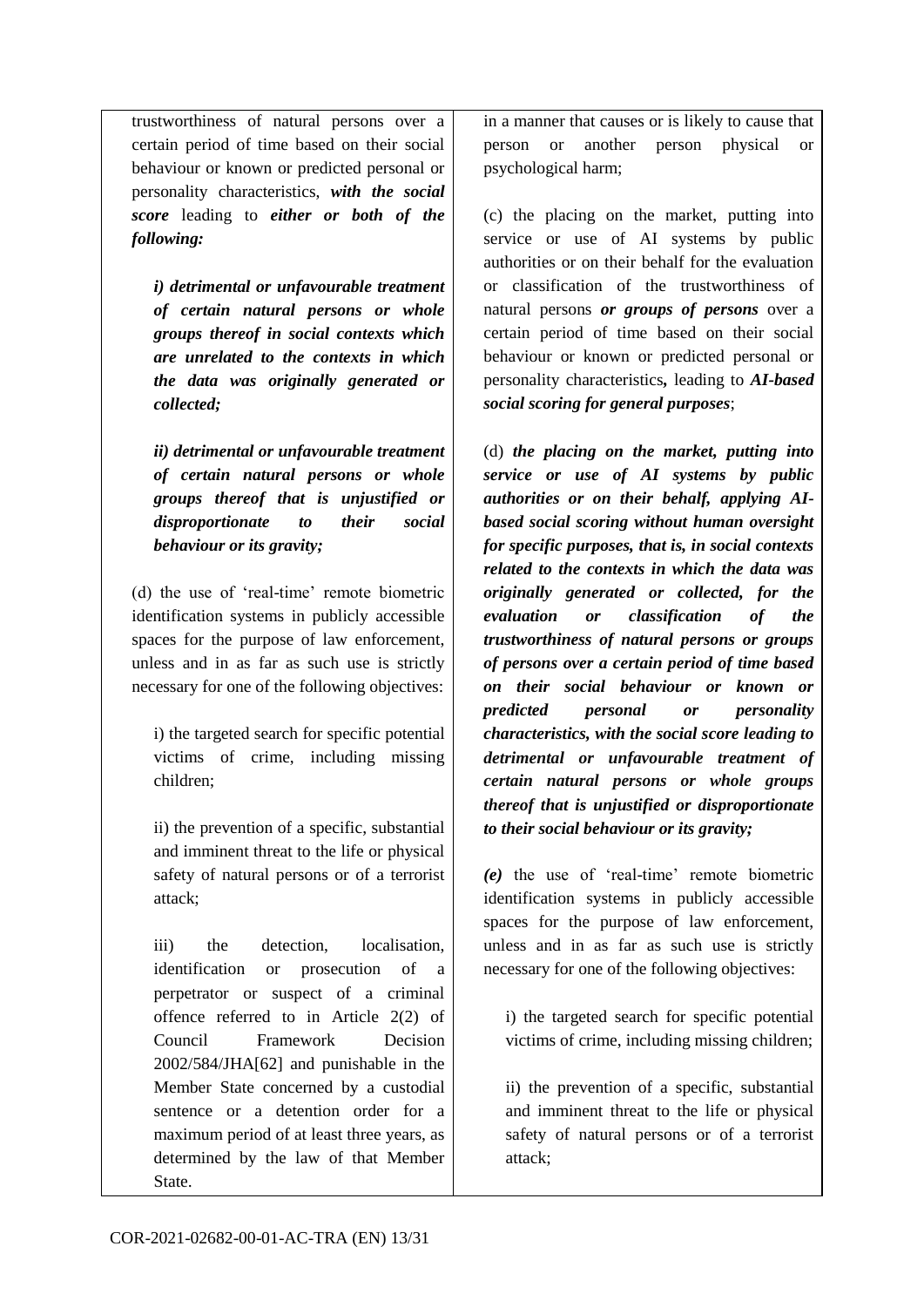|                                                 | iii) the detection, localisation, identification |
|-------------------------------------------------|--------------------------------------------------|
| [62]<br>Framework<br><b>Decision</b><br>Council | or prosecution of a perpetrator or suspect of    |
| 2002/584/JHA of 13 June 2002 on the European    | a criminal offence referred to in Article $2(2)$ |
| arrest warrant and the surrender procedures     | Framework<br>Decision<br>Council<br>of           |
| between Member States (OJ L 190, 18.7.2002,     | 2002/584/JHA[62] and punishable in the           |
| $p. 1$ ).                                       | Member State concerned by a custodial            |
|                                                 | sentence or a detention order for a maximum      |
|                                                 | period of at least three years, as determined    |
|                                                 | by the law of that Member State.                 |
|                                                 |                                                  |
|                                                 | [62] Council Framework Decision 2002/584/JHA     |
|                                                 | of 13 June 2002 on the European arrest warrant   |
|                                                 | and the surrender procedures between Member      |
|                                                 | States (OJ L 190, 18.7.2002, p. 1).              |

Subliminal techniques can, in general, undermine freedom, human rights and thus the functioning of the democratic rule of law. At the same time, artificial intelligence may undermine consumer rights. The purpose of the additions is to make this clear.

Concerning social classification by public authorities or on their behalf, it should be banned if carried out for general purposes, given the dangers resulting from such practices, as explained in Recital 17. The generation or collection of data for specific purposes should only be allowed with human oversight and provided that it does not violate the right to dignity and non-discrimination and the values of equality and justice..

## **Amendment 18** Article 5(4)

| <b>Text proposed by the Commission</b>              | <b>CoR</b> amendment                                   |
|-----------------------------------------------------|--------------------------------------------------------|
| A Member State may decide to provide for the        | A Member State may decide to provide for the           |
| possibility to fully or partially authorise the use | possibility to fully or partially authorise the use of |
| of 'real-time' remote biometric identification      | 'real-time' remote biometric identification systems    |
| systems in publicly accessible spaces for the       | in publicly accessible spaces for the purpose of law   |
| purpose of law enforcement within the limits        | enforcement within the limits and under the            |
| and under the conditions listed in paragraphs 1,    | conditions listed in paragraphs 1, point (d), 2 and    |
| point (d), 2 and 3. That Member State shall lay     | 3. That Member State shall lay down in its national    |
| down in its national law the necessary detailed     | law the necessary detailed rules for the request,      |
| rules for the request, issuance and exercise of, as | issuance and exercise of, as well as supervision       |
| well as supervision relating to, the authorisations | relating to, the authorisations referred to in         |
| referred to in paragraph 3. Those rules shall also  | paragraph 3. Those rules shall also specify in         |
| specify in respect of which of the objectives       | respect of which of the objectives listed in           |
| listed in paragraph 1, point (d), including which   | paragraph 1, point (d), including which of the         |
| of the criminal offences referred to in point (iii) | criminal offences referred to in point (iii) thereof,  |
| thereof, the competent authorities may be           | the competent authorities may be authorised to use     |
| authorised to use those systems for the purpose     | those systems for the purpose of law enforcement.      |
| of law enforcement.                                 | Those rules shall lay down the arrangements for        |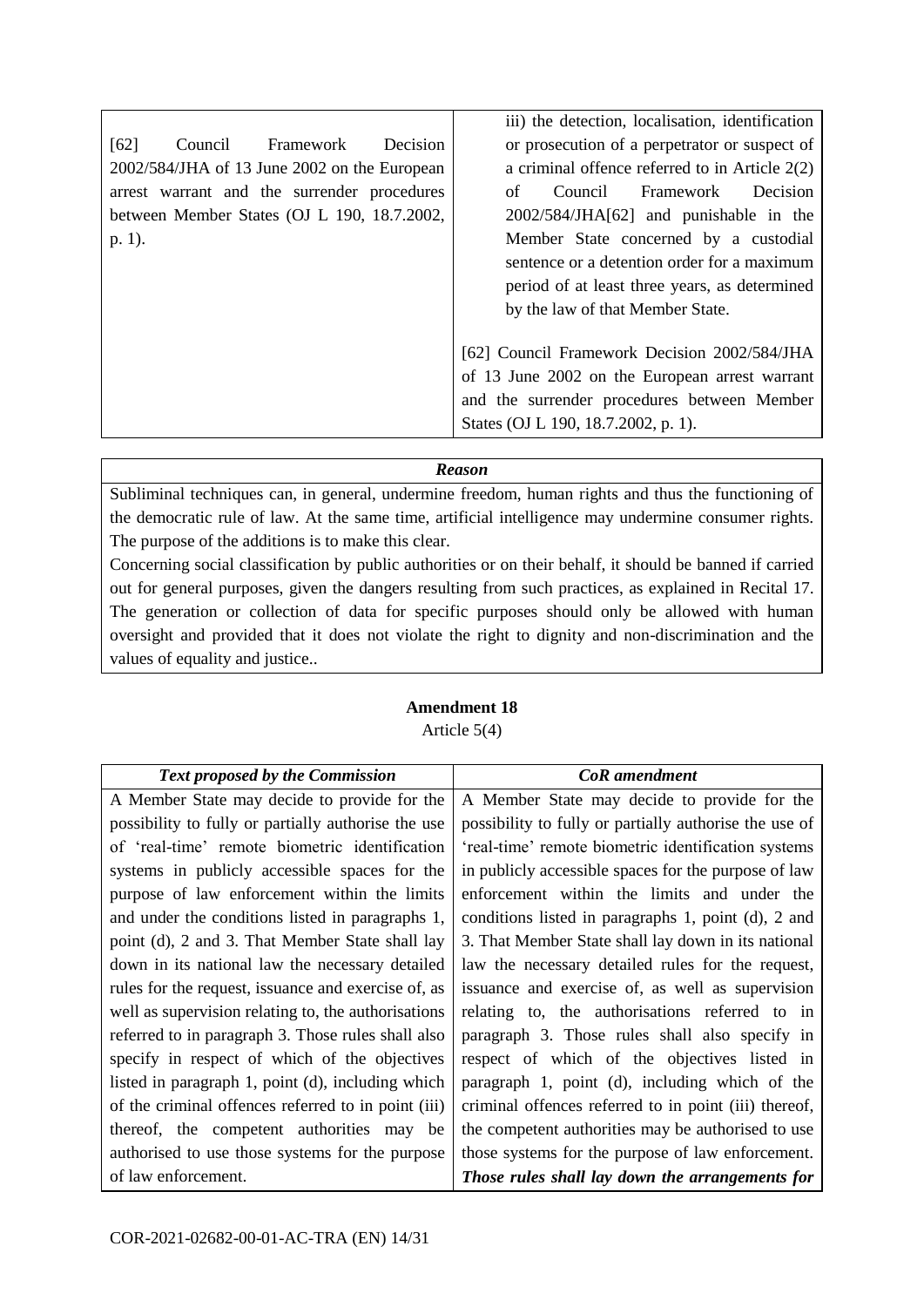| informing and consulting the local and regional  |
|--------------------------------------------------|
| authorities concerned. This consultation shall   |
| take place prior to the exceptional use of these |
| systems in public spaces. In urgent situations   |
| where it would not be reasonable to await prior  |
| consultation, the local or regional authority    |
| concerned shall be immediately informed of the   |
| deployment of the relevant AI practice.          |
|                                                  |

The political and administrative responsibility for managing and monitoring public spaces lies with local and regional authorities. They should therefore be put in a position to provide input prior to the deployment of such AI practices and be duly informed of the exceptional use of AI systems for the purpose of law enforcement.

In urgent situations where it would not be reasonable to await prior consultation, the local or regional authority concerned shall be immediately informed.

### **Amendment 19** Article 13

| Text proposed by the Commission                                                    | <b>CoR</b> amendment                                                                                     |
|------------------------------------------------------------------------------------|----------------------------------------------------------------------------------------------------------|
| Article 13 Transparency and provision<br>of                                        | provision of<br>Article 13a Transparency<br>and                                                          |
| information to users                                                               | information to users                                                                                     |
|                                                                                    |                                                                                                          |
| 1. High-risk AI systems shall be designed and                                      | 1. High-risk AI systems shall be designed and                                                            |
| developed in such a way to ensure that their                                       | developed in such a way to ensure that their                                                             |
| operation is sufficiently transparent to enable                                    | operation is sufficiently transparent to enable users                                                    |
| users to interpret the system's output and use it                                  | to interpret the system's output and use it                                                              |
| appropriately. An appropriate type and degree of                                   | appropriately. An appropriate type and degree of                                                         |
| transparency shall be ensured, with a view to                                      | transparency and a comprehensible explanation                                                            |
| achieving compliance<br>with the<br>relevant                                       | shall be ensured, with a view to achieving                                                               |
| obligations of the user and of the provider set<br>out in Chapter 3 of this Title. | compliance with the relevant obligations of the<br>user and of the provider set out in Chapter 3 of this |
|                                                                                    | Title. The explanation shall be provided at least                                                        |
| 2. High-risk AI systems shall be accompanied                                       | in the language of the country where the AI                                                              |
| by instructions for use in an appropriate digital                                  | system is deployed.                                                                                      |
| format or otherwise that include concise,                                          | 2. High-risk AI systems shall be accompanied by                                                          |
| complete, correct and clear information that is                                    | publicly<br>accessible<br>and<br>comprehensible                                                          |
| relevant, accessible and comprehensible to                                         | instructions for use in an appropriate digital format                                                    |
| users.                                                                             | or otherwise that include concise, complete, correct                                                     |
|                                                                                    | and clear information that is relevant, accessible                                                       |
| 3. The information referred to in paragraph 2                                      | and comprehensible to users.                                                                             |
| shall specify:                                                                     |                                                                                                          |
|                                                                                    | 3. The information referred to in paragraph 2 shall                                                      |
| (a) the identity and the contact details of the                                    | specify:                                                                                                 |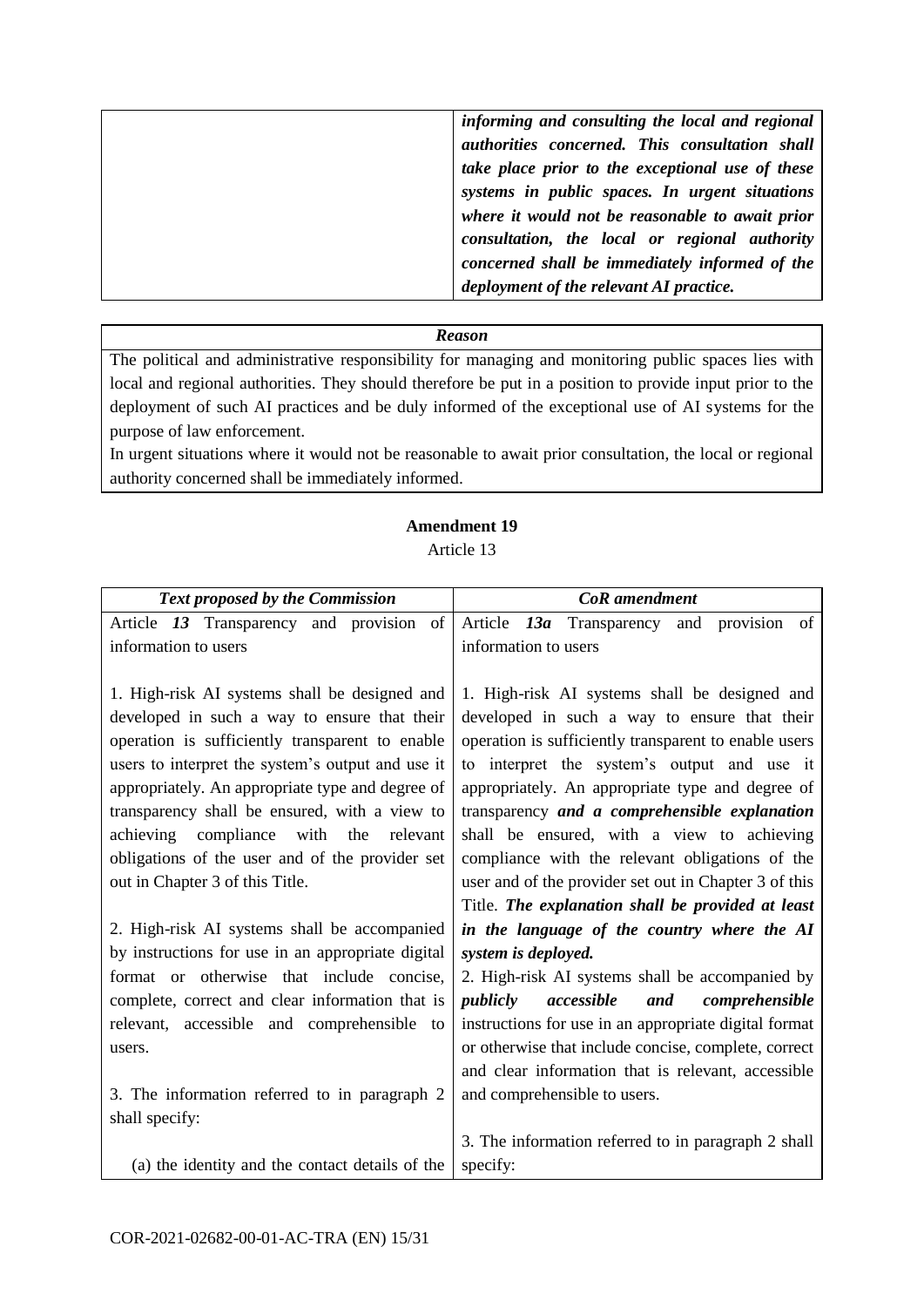provider and, where applicable, of its authorised representative;

(b) the characteristics, capabilities and limitations of performance of the high-risk AI system, including:

i) its intended purpose;

ii) the level of accuracy, robustness and cybersecurity referred to in Article 15 against which the high-risk AI system has been tested and validated and which can be expected, and any known and foreseeable circumstances that may have an impact on that expected level of accuracy, robustness and cybersecurity;

iii) any known or foreseeable circumstance, related to the use of the high-risk AI system in accordance with its intended purpose or under conditions of reasonably foreseeable misuse, which may lead to risks to the health and safety or fundamental rights;

iv) its performance as regards the persons or groups of persons on which the system is intended to be used;

v) when appropriate, specifications for the input data, or any other relevant information in terms of the training, validation and testing data sets used, taking into account the intended purpose of the AI system.

(c) the changes to the high-risk AI system and its performance which have been predetermined by the provider at the moment of the initial conformity assessment, if any;

(d) the human oversight measures referred to in Article 14, including the technical measures put in place to facilitate the interpretation of the outputs of AI systems by the users;

(a) the identity and the contact details of the provider and, where applicable, of its authorised representative;

(b) the characteristics, capabilities and limitations of performance of the high-risk AI system, including:

i) its intended purpose;

ii) the level of accuracy *(expressed in the relevant metrics for evaluating models)*, robustness and cybersecurity referred to in Article 15 against which the high-risk AI system has been tested and validated and which can be expected, and any known and foreseeable circumstances that may have an impact on that expected level of accuracy, robustness and cybersecurity;

iii) any known or foreseeable circumstance, related to the use of the high-risk AI system in accordance with its intended purpose or under conditions of reasonably foreseeable misuse, which may lead to risks to the health and safety or fundamental rights;

iv) its performance as regards the persons or groups of persons on which the system is intended to be used;

v) when appropriate, specifications for the input data, or any other relevant information in terms of the training, validation and testing data sets used, taking into account the intended purpose of the AI system.

## *vi) parameters used to tune the model and measures taken to prevent overfitting and underfitting.*

(c) the changes to the high-risk AI system and its performance which have been predetermined by the provider at the moment of the initial conformity assessment, if any;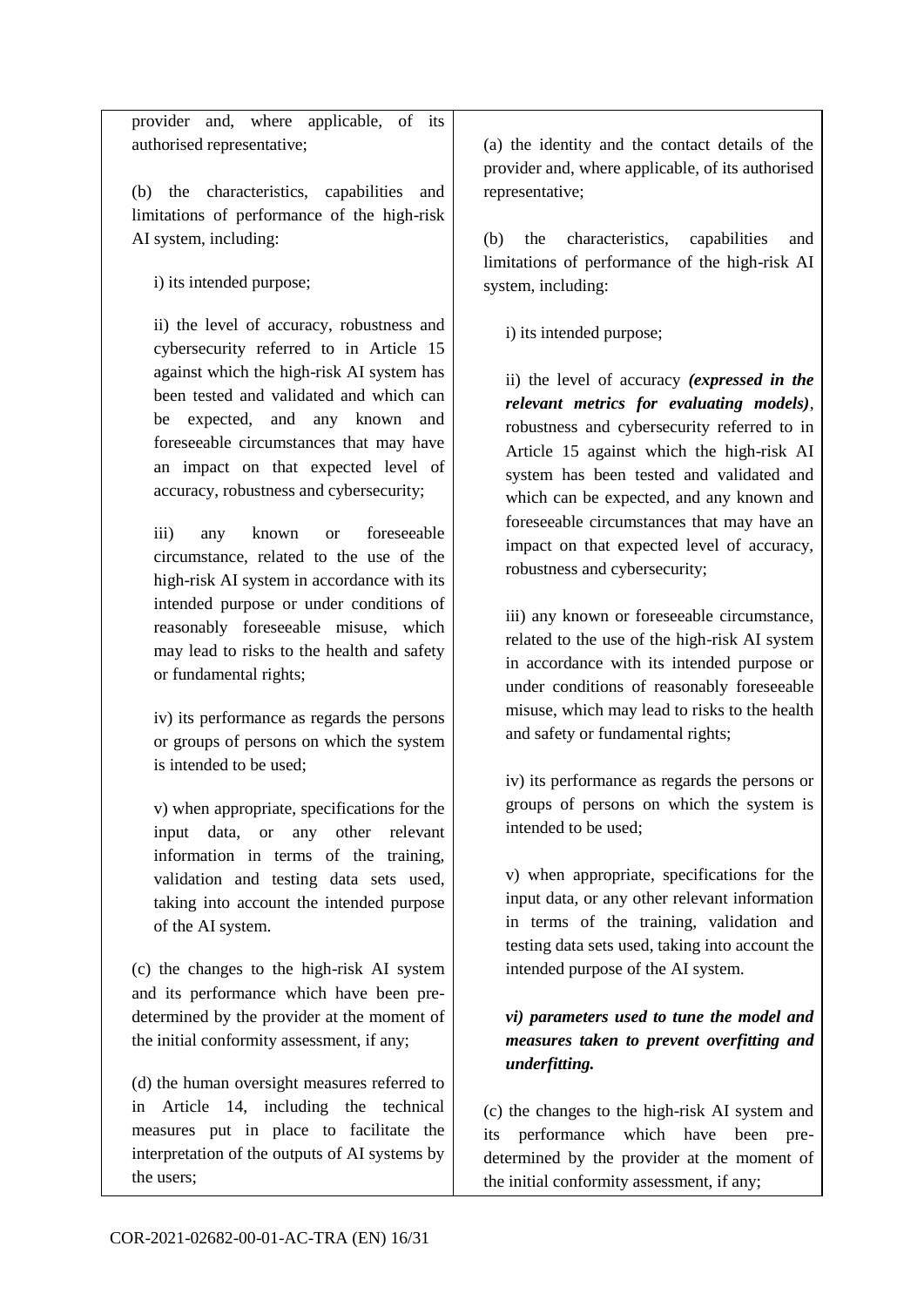| (e) the expected lifetime of the high-risk AI<br>system and any necessary maintenance and<br>the<br>measures<br>to<br>ensure<br>proper<br>care<br>functioning of that AI system, including as<br>regards software updates. | (d) the human oversight measures referred to in<br>Article 14, including the technical measures put<br>in place to facilitate the interpretation of the<br>outputs of AI systems by the users;                                                                                       |
|----------------------------------------------------------------------------------------------------------------------------------------------------------------------------------------------------------------------------|--------------------------------------------------------------------------------------------------------------------------------------------------------------------------------------------------------------------------------------------------------------------------------------|
|                                                                                                                                                                                                                            | (e) the expected lifetime of the high-risk AI<br>system and any necessary maintenance and care<br>measures to ensure the proper functioning of<br>that AI system, including as regards software<br>updates.                                                                          |
|                                                                                                                                                                                                                            | 13b Transparency and information to persons<br>affected                                                                                                                                                                                                                              |
|                                                                                                                                                                                                                            | Persons or groups of persons for whom a high-<br>risk AI system is intended to be used shall be<br>informed in an appropriate, easily accessible and<br>comprehensible manner, and have access to<br>explicit, readily accessible and publicly available<br>information of such use. |

In order to strengthen the ecosystem of trust, the instructions for use for high-risk AI systems should be made publicly accessible. These instructions should be written in a language of the country where the AI system is deployed, and should be comprehensible to the reader.

With a view to the transparency and "explainability" of algorithms, it should be possible to explain with which parameters the model has been tuned and what measures have been taken to prevent overfitting and underfitting.

Article 13b lays down an obligation for transparency and information vis-à-vis persons who interact with the AI system or who could be affected by the AI system.

## **Amendment 20**

### Article 14(4)

| Text proposed by the Commission                    | <b>CoR</b> amendment                                |
|----------------------------------------------------|-----------------------------------------------------|
| The measures referred to in paragraph 3 shall      | The measures referred to in paragraph 3 shall       |
| enable the individuals to whom human oversight     | enable the individuals to whom human oversight is   |
| is assigned to do the following, as appropriate to | assigned to do the following, as appropriate to the |
| the circumstances:                                 | circumstances:                                      |
|                                                    |                                                     |
| (a) fully understand the capacities<br>and         | understand the capacities and<br>fully<br>(a)       |
| limitations of the high-risk AI system and be      | limitations of the high-risk AI system and be       |
| able to duly monitor its operation, so that        | able to duly monitor its operation, so that signs   |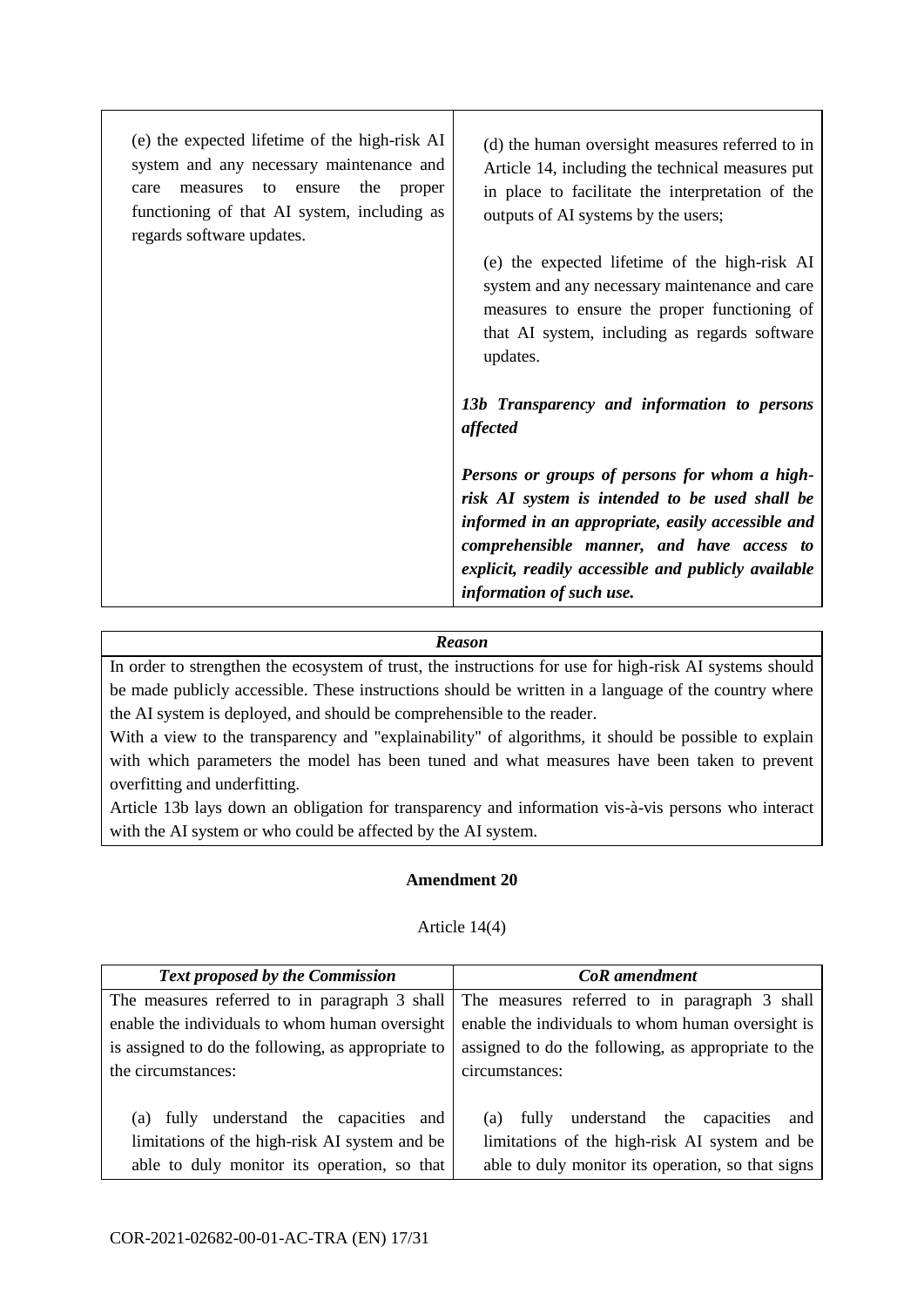signs of anomalies, dysfunctions and unexpected performance can be detected and addressed as soon as possible;

(b) remain aware of the possible tendency of automatically relying or over-relying on the output produced by a high-risk AI system ('automation bias'), in particular for high-risk AI systems used to provide information or recommendations for decisions to be taken by natural persons;

(c) be able to correctly interpret the high-risk AI system's output, taking into account in particular the characteristics of the system and the interpretation tools and methods available;

(d) be able to decide, in any particular situation, not to use the high-risk AI system or otherwise disregard, override or reverse the output of the high-risk AI system;

(e) be able to intervene on the operation of the high-risk AI system or interrupt the system through a "stop" button or a similar procedure.

of anomalies, dysfunctions and unexpected performance can be detected and addressed as soon as possible;

(b) remain aware of the possible tendency of automatically relying or over-relying on the output produced by a high-risk AI system ('automation bias') *and of all other forms of bias*, in particular for high-risk AI systems used to provide information or recommendations for decisions to be taken by natural persons;

(c) be able to correctly interpret the high-risk AI system's output, taking into account in particular the characteristics of the system and the interpretation tools and methods available;

(d) be able to decide, in any particular situation, not to use the high-risk AI system or otherwise disregard, override or reverse the output of the high-risk AI system;

(e) be able to intervene on the operation of the high-risk AI system or interrupt the system through a "stop" button or a similar procedure.

## *Reason*

There are several forms of bias that may be problematic. Examples include the designer's or user's own bias (social bias), bias as to whether the AI system deployed is a suitable solution to the problem (technical bias) and statistical forms of bias.

## **Amendment 21**

Article 14, new paragraph after paragraph 5

| <b>Text proposed by the Commission</b> | <b>CoR</b> amendment                               |
|----------------------------------------|----------------------------------------------------|
|                                        | Any decision taken by AI systems as referred to in |
|                                        | Annex $III(5)$ (a) and (b) shall be subject to     |
|                                        | human intervention and shall be based on a         |
|                                        | diligent decision-making process. Human            |
|                                        | involvement in these decisions shall be            |
|                                        | guaranteed.                                        |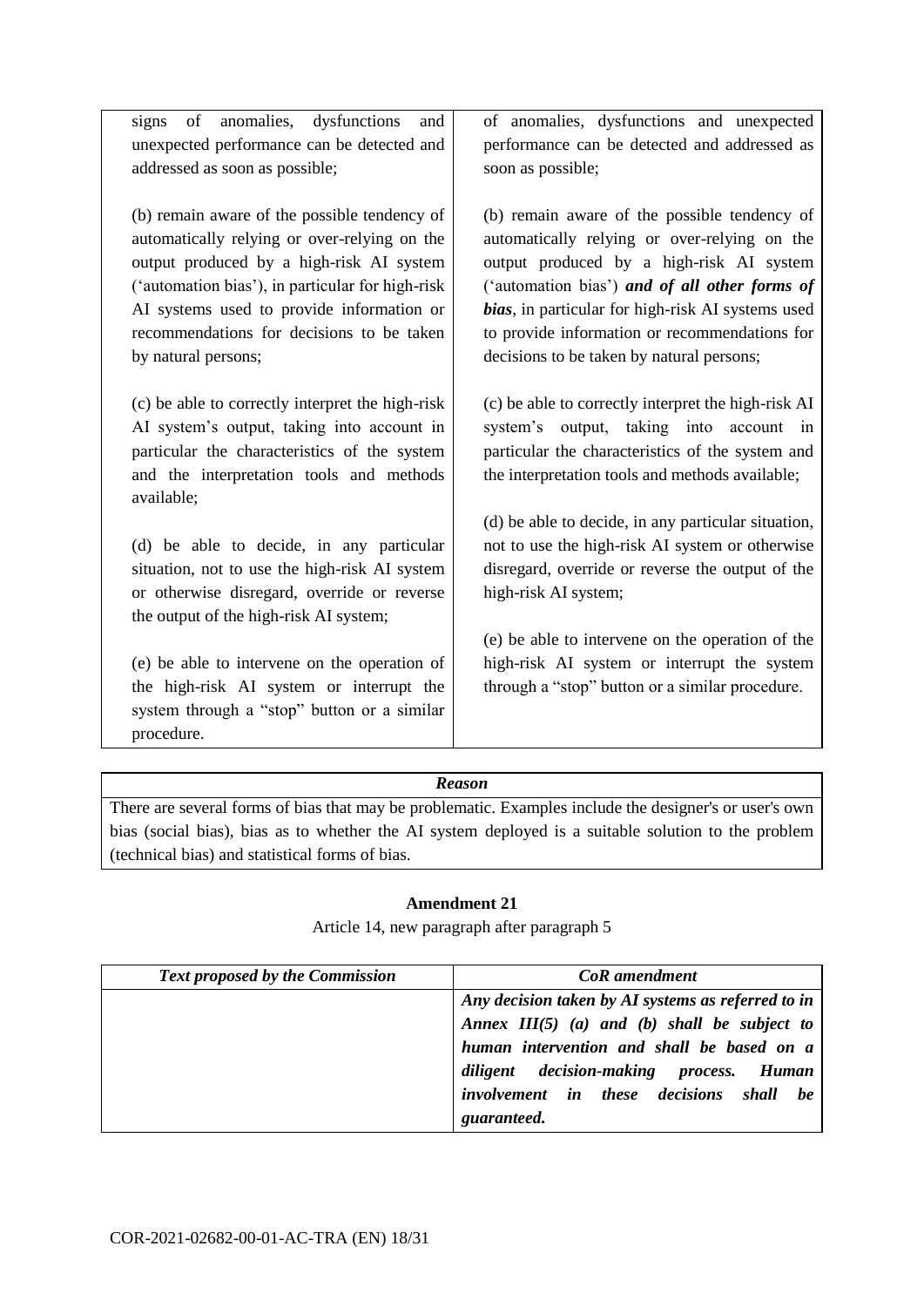Article 14 deals only with human oversight of high-risk AI systems. For government decisions, it is important to stress that human intervention, contact and due process are to be ensured.

### **Amendment 22**

### Article 17(1) new subsections after m

| <b>Text proposed by the Commission</b>                                                                                                                                                                                                                                                                                              | <b>CoR</b> amendment                                                                                                                                                                                                                                                                                                                |
|-------------------------------------------------------------------------------------------------------------------------------------------------------------------------------------------------------------------------------------------------------------------------------------------------------------------------------------|-------------------------------------------------------------------------------------------------------------------------------------------------------------------------------------------------------------------------------------------------------------------------------------------------------------------------------------|
| Providers of high-risk AI systems shall put a<br>quality management system in place that ensures<br>compliance with this Regulation. That system<br>shall be documented in a systematic and orderly<br>manner in the form of written policies,<br>procedures and instructions, and shall include at<br>least the following aspects: | Providers of high-risk AI systems shall put a<br>quality management system in place that ensures<br>compliance with this Regulation. That system shall<br>be documented in a systematic and orderly manner<br>in the form of written policies, procedures and<br>instructions, and shall include at least the following<br>aspects: |
| (a) a strategy for regulatory compliance,<br>compliance with<br>conformity<br>including<br>assessment procedures and procedures for the<br>management of modifications to the high-risk<br>AI system;                                                                                                                               | (a) a strategy for regulatory compliance,<br>including<br>compliance<br>with<br>conformity<br>assessment procedures and procedures for the<br>management of modifications to the high-risk<br>AI system;                                                                                                                            |
| (b) techniques, procedures and systematic<br>actions to be used for the design, design<br>control and design verification of the high-<br>risk AI system;                                                                                                                                                                           | (b) techniques, procedures and systematic<br>actions to be used for the design, design control<br>and design verification of the high-risk AI<br>system;                                                                                                                                                                            |
| (c) techniques, procedures and systematic<br>actions to be used for the development,<br>quality control and quality assurance of the<br>high-risk AI system;                                                                                                                                                                        | (c) techniques, procedures and systematic<br>actions to be used for the development, quality<br>control and quality assurance of the high-risk<br>AI system;                                                                                                                                                                        |
| examination,<br>(d)<br>validation<br>test<br>and<br>procedures to be carried out before, during<br>and after the development of the high-risk AI<br>system, and the frequency with which they<br>have to be carried out;                                                                                                            | (d) examination, test and validation procedures<br>to be carried out before, during and after the<br>development of the high-risk AI system, and the<br>frequency with which they have to be carried<br>out;                                                                                                                        |
| technical<br>specifications,<br>including<br>(e)<br>standards, to be applied and, where the<br>relevant harmonised<br>standards<br>are<br>not<br>applied in full, the means to be used to ensure<br>that the high-risk AI system complies with<br>the requirements set out in Chapter 2 of this<br>Title;                           | (e) technical specifications, including standards,<br>applied and, where the relevant<br>be<br>to<br>harmonised standards are not applied in full, the<br>means to be used to ensure that the high-risk AI<br>system complies with the requirements set out<br>in Chapter 2 of this Title;                                          |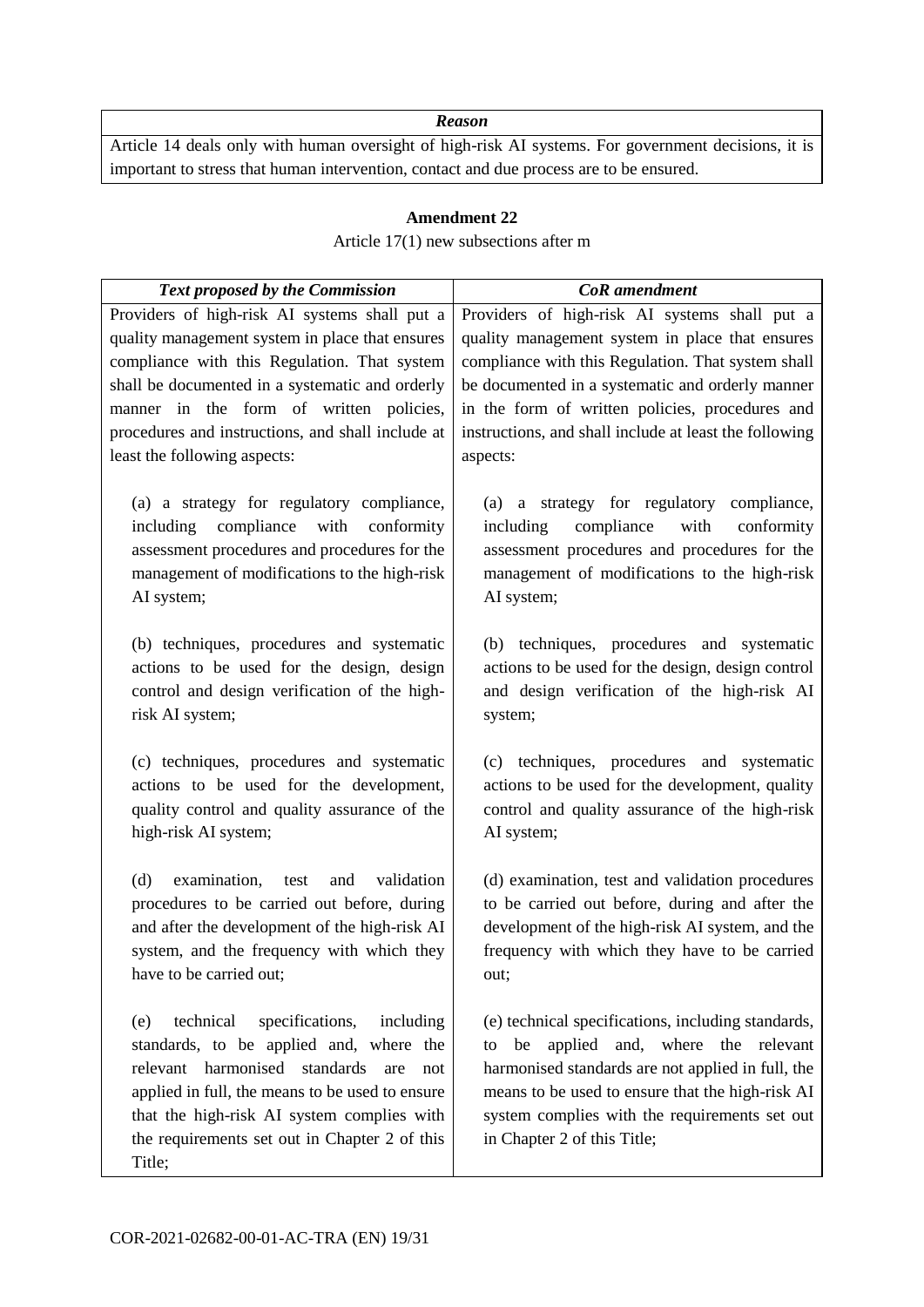(f) systems and procedures for data management, including data collection, data analysis, data labelling, data storage, data filtration, data mining, data aggregation, data retention and any other operation regarding the data that is performed before and for the purposes of the placing on the market or putting into service of high-risk AI systems;

(g) the risk management system referred to in Article 9;

(h) the setting-up, implementation and maintenance of a post-market monitoring system, in accordance with Article 61;

(i) procedures related to the reporting of serious incidents and of malfunctioning in accordance with Article 62;

(j) the handling of communication with national competent authorities, competent authorities, including sectoral ones, providing or supporting the access to data, notified bodies, other operators, customers or other interested parties;

(k) systems and procedures for record keeping of all relevant documentation and information;

(l) resource management, including security of supply related measures;

(m) an accountability framework setting out the responsibilities of the management and other staff with regard to all aspects listed in this paragraph*.*

(f) systems and procedures for data management, including data collection, data analysis, data labelling, data storage, data filtration, data mining, data aggregation, data retention and any other operation regarding the data that is performed before and for the purposes of the placing on the market or putting into service of high-risk AI systems;

(g) the risk management system referred to in Article 9;

(h) the setting-up, implementation and maintenance of a post-market monitoring system, in accordance with Article 61;

(i) procedures related to the reporting of serious incidents and of malfunctioning in accordance with Article 62:

(j) the handling of communication with national competent authorities, competent authorities, including sectoral ones, providing or supporting the access to data, notified bodies, other operators, customers or other interested parties;

(k) systems and procedures for record keeping of all relevant documentation and information;

(l) resource management, including security of supply related measures;

(m) an accountability framework setting out the responsibilities of the management and other staff with regard to all aspects listed in this paragraph*;*

*(n) measures to prevent unjustified discrimination based on sex, ethnic origin, religion or belief, disability, age, sexual orientation, or on any other grounds;*

*(o) an explanation of how ethical issues have been taken into account when designing the high-risk AI system.*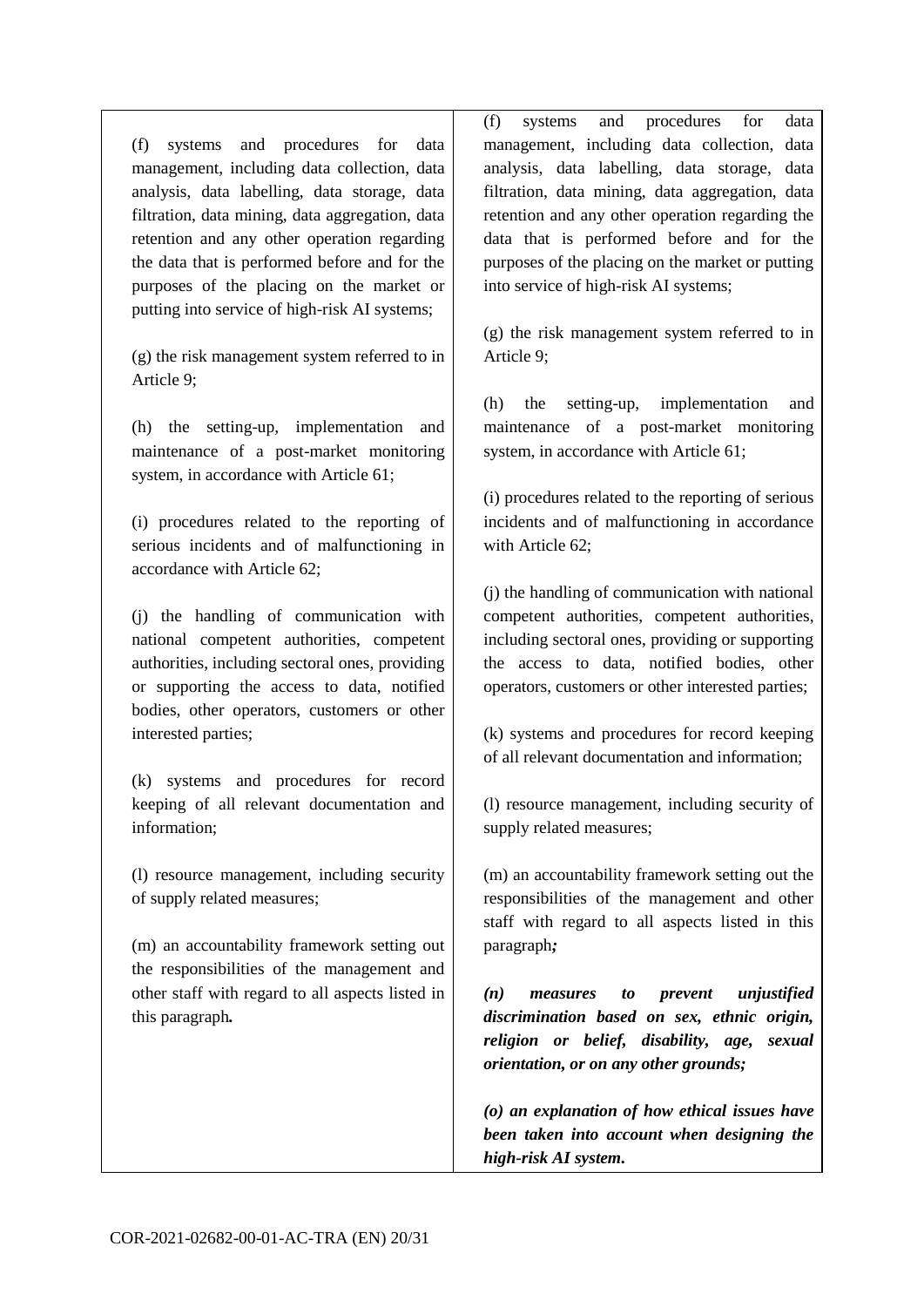This addition stresses that inclusiveness and the fight against unjustified discrimination should be important elements of the quality system.

The system should comply with the ethical values that a user of the AI system wishes to establish for that system or that the provider may reasonably expect to be established for a high-risk AI system. The provider must be able to explain how it has taken this into account.

### **Amendment 23**

## Article 19(1)

| <b>Text proposed by the Commission</b>          | <b>CoR</b> amendment                                |
|-------------------------------------------------|-----------------------------------------------------|
| Providers of high-risk AI systems shall ensure  | Providers of high-risk AI systems shall ensure that |
| that their systems undergo the relevant         | their systems undergo the relevant conformity       |
| conformity assessment procedure in accordance   | assessment procedure in accordance with Article     |
| with Article 43, prior to their placing on the  | 43, prior to their placing on the market or putting |
| market or putting into service. Where the       | into service. Where the compliance of the AI        |
| compliance of the AI systems with the           | systems with the requirements set out in Chapter 2  |
| requirements set out in Chapter 2 of this Title | of this Title has been demonstrated following that  |
| demonstrated following<br>been<br>that<br>has   | conformity assessment, the providers shall draw up  |
| conformity assessment, the providers shall draw | an EU declaration of conformity in accordance       |
| up an EU declaration of conformity in           | with Article 48 and affix the CE marking of         |
| accordance with Article 48 and affix the CE     | conformity in accordance with Article 49. The       |
| marking of conformity in accordance with        | providers of high-risk AI systems shall publish     |
| Article 49.                                     | the EU declaration of conformity and a summary      |
|                                                 | of the conformity assessment in a publicly          |
|                                                 | accessible place.                                   |

### *Reason*

In order to strengthen the ecosystem of trust in AI systems, providers of high-risk AI systems must be open. The public should therefore be able to check that conformity assessment has been properly established in accordance with the rules of the Regulation.

### **Amendment 24**

Article 29, new paragraph after paragraph 6

| <b>Text proposed by the Commission</b> | <b>CoR</b> amendment                               |
|----------------------------------------|----------------------------------------------------|
|                                        | Users of high-risk AI systems shall be responsible |
|                                        | for making an ethical assessment before putting    |
|                                        | the system into use. They shall be able to explain |
|                                        | the possible impact of the deployment of the       |
|                                        | technology on people and society. They shall       |
|                                        | specify their intended purpose in deploying the AI |
|                                        | system, the overarching values, how those values   |
|                                        | have been weighted and whether or not they have    |
|                                        | been implemented in the system. They shall assess  |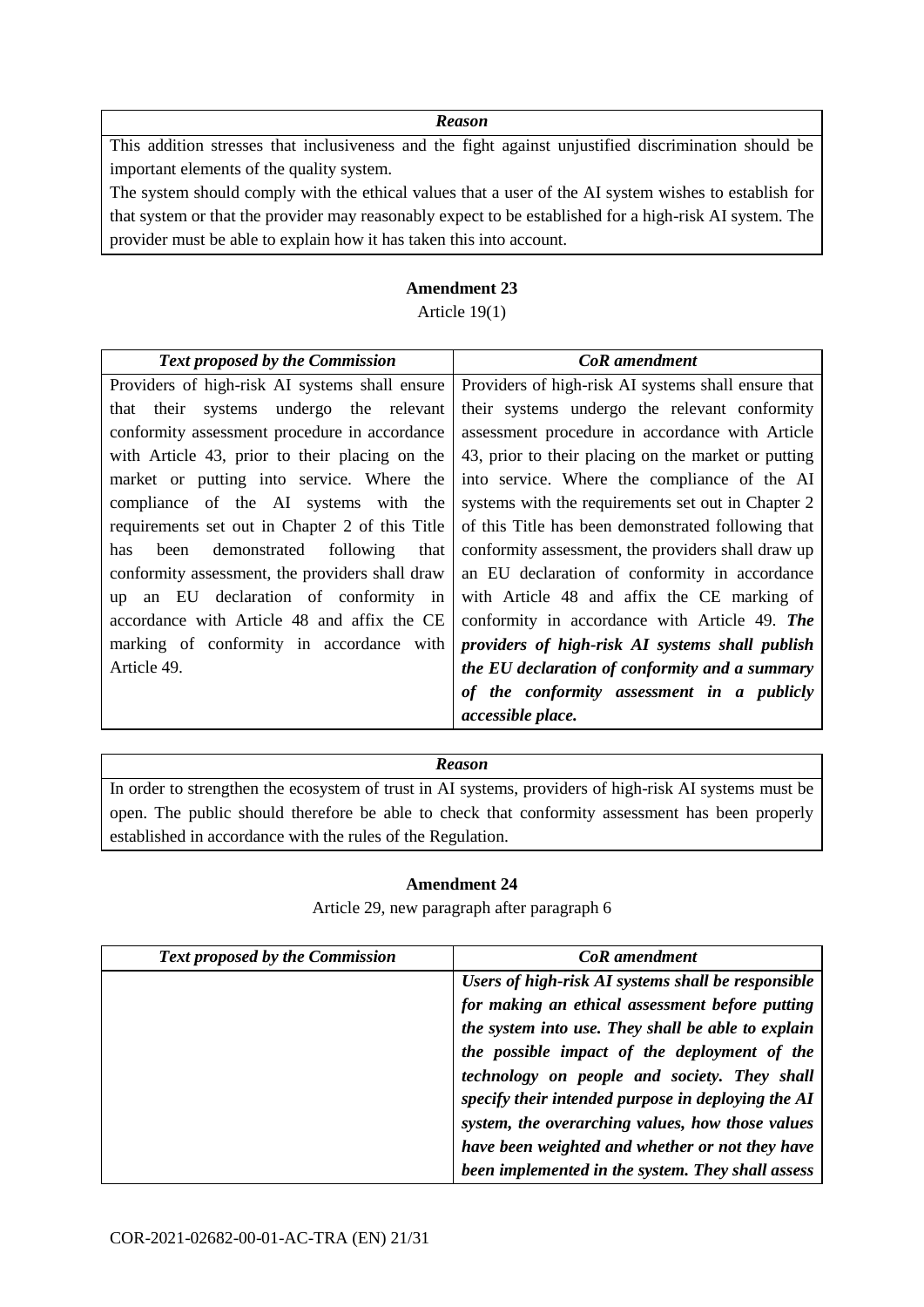| the actual impact of the system on people and       |
|-----------------------------------------------------|
| society throughout the life cycle of the AI system. |

Ethics is a broad concept. There are many ways of practising technology ethics, both in terms of theoretical underpinnings and practical methodologies, tools and design values. Values are matters that are considered important by certain (groups of) people; they may be more specific or more conceptual. It is important to keep open the range of possible moral values to be implemented and to continue evaluating the life cycle of the AI system.

## **Amendment 25**

Article 52(1)

| <b>Text proposed by the Commission</b>                | <b>CoR</b> amendment                                 |
|-------------------------------------------------------|------------------------------------------------------|
| Providers shall ensure that AI systems intended       | Providers shall ensure that AI systems intended to   |
| to interact with natural persons are designed and     | interact with natural persons are designed and       |
| developed in such a way that natural persons are      | developed in such a way that natural persons are     |
| informed that they are interacting with an AI         | informed that they are interacting with an AI        |
| system, <i>unless</i> this is <i>obvious</i> from the | system. This obligation shall not apply to AI        |
| <i>circumstances and the context of use.</i> This     | systems authorised by law to detect, prevent,        |
| obligation shall not apply to AI systems              | investigate and prosecute criminal offences, unless  |
| authorised by law to detect, prevent, investigate     | those systems are available for the public to report |
| and prosecute criminal offences, unless those         | a criminal offence. The scope of options and legal   |
| systems are available for the public to report a      | position of natural persons interacting with AI      |
| criminal offence.                                     | systems shall not be limited by this interaction.    |

### *Reason*

Where technological tools are used as a medium for interaction with natural persons, there may be a risk of limiting the choices made by natural persons interacting with them. Natural persons should always be duly informed whenever they encounter AI systems and this should not be subject to interpretation of a given situation. Their rights should be guaranteed at all times in interactions with AI systems.

## **Amendment 26** Article 57(1)

| <b>Text proposed by the Commission</b> | <b>CoR</b> amendment                                                                                           |
|----------------------------------------|----------------------------------------------------------------------------------------------------------------|
|                                        | The Board shall be composed of the national The Board shall be composed of the national                        |
|                                        | supervisory authorities, who shall be represented supervisory authorities, who shall be represented            |
|                                        | by the head or equivalent high-level official of $\vert$ by the head or equivalent high-level official of that |
|                                        | that authority, and the European Data Protection   authority, and the European Data Protection                 |
|                                        | Supervisor. Other national authorities may be Supervisor. Other national, regional and local                   |
|                                        | invited to the meetings, where the issues authorities may be invited to the meetings, where                    |
| discussed are of relevance for them.   | the issues discussed are of relevance for them.                                                                |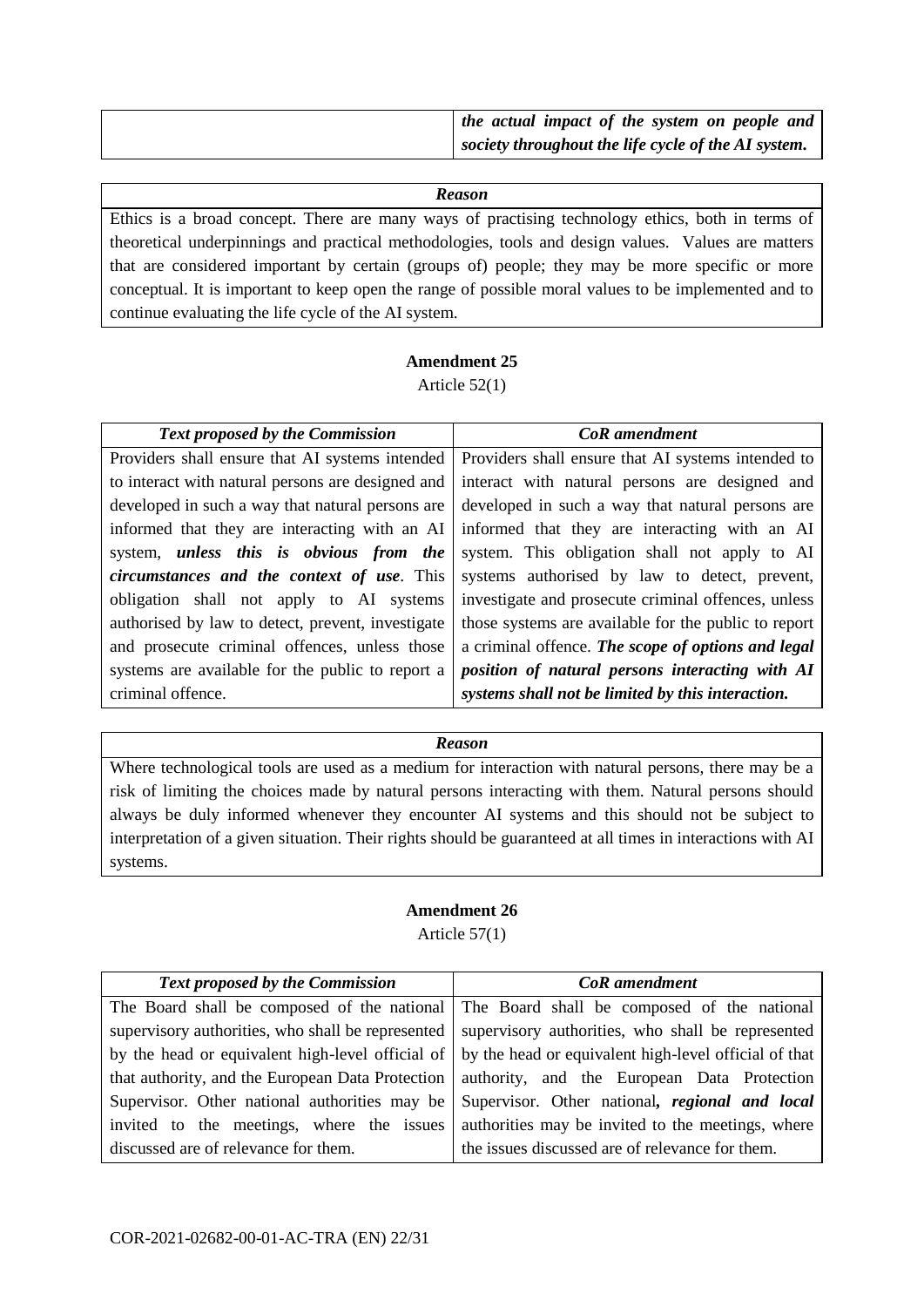Local and regional authorities should be able to participate in the monitoring of AI systems and to report on their implementation on the ground.

## **Amendment 27** Article 58

| Text proposed by the Commission                                                                                                                                    | <b>CoR</b> amendment                                                                                                                                                                                      |
|--------------------------------------------------------------------------------------------------------------------------------------------------------------------|-----------------------------------------------------------------------------------------------------------------------------------------------------------------------------------------------------------|
| When providing advice and assistance to the                                                                                                                        | When providing advice and assistance to the                                                                                                                                                               |
| Commission in the context of Article $56(2)$ , the                                                                                                                 | Commission in the context of Article $56(2)$ , the                                                                                                                                                        |
| Board shall in particular:                                                                                                                                         | Board shall in particular:                                                                                                                                                                                |
| (a) collect and share expertise and best<br>practices among Member States;                                                                                         | (a) collect and share expertise and best practices<br>among Member States, regional and local<br><i>authorities</i> ;                                                                                     |
| (b) contribute to uniform administrative<br>practices in the Member States, including for<br>the functioning of regulatory sandboxes<br>referred to in Article 53; | to uniform<br>administrative<br>(b) contribute<br>practices in the Member States, including for<br>the functioning of regulatory<br>sandboxes<br>referred to in Article 53;                               |
| (c) issue opinions, recommendations or<br>written contributions on matters related to the<br>implementation of this Regulation,<br>in<br>particular                | (c) issue opinions, recommendations or written<br>contributions<br>related<br>matters<br>the<br>on<br>to<br>implementation of this Regulation, in particular                                              |
| i) on technical specifications or existing<br>standards regarding the requirements set<br>out in Title III, Chapter 2,                                             | i) on technical specifications or existing<br>standards regarding the requirements set out<br>in Title III, Chapter 2,                                                                                    |
| ii) on the use of harmonised standards or<br>common specifications referred to in<br>Articles 40 and 41,                                                           | ii) on the use of harmonised standards or<br>specifications referred to<br>common<br>in<br>Articles 40 and 41,                                                                                            |
| iii) on the preparation of guidance<br>documents, including the<br>guidelines<br>concerning the setting of administrative<br>fines referred to in Article 71.      | guidance<br>$\overline{111}$<br>preparation<br>the<br>of<br><sub>on</sub><br>including<br>guidelines<br>the<br>documents,<br>concerning the setting of administrative<br>fines referred to in Article 71. |

### *Reason*

Local and regional authorities are closest to local residents and economies. They should explicitly feature when it comes to sharing their knowledge.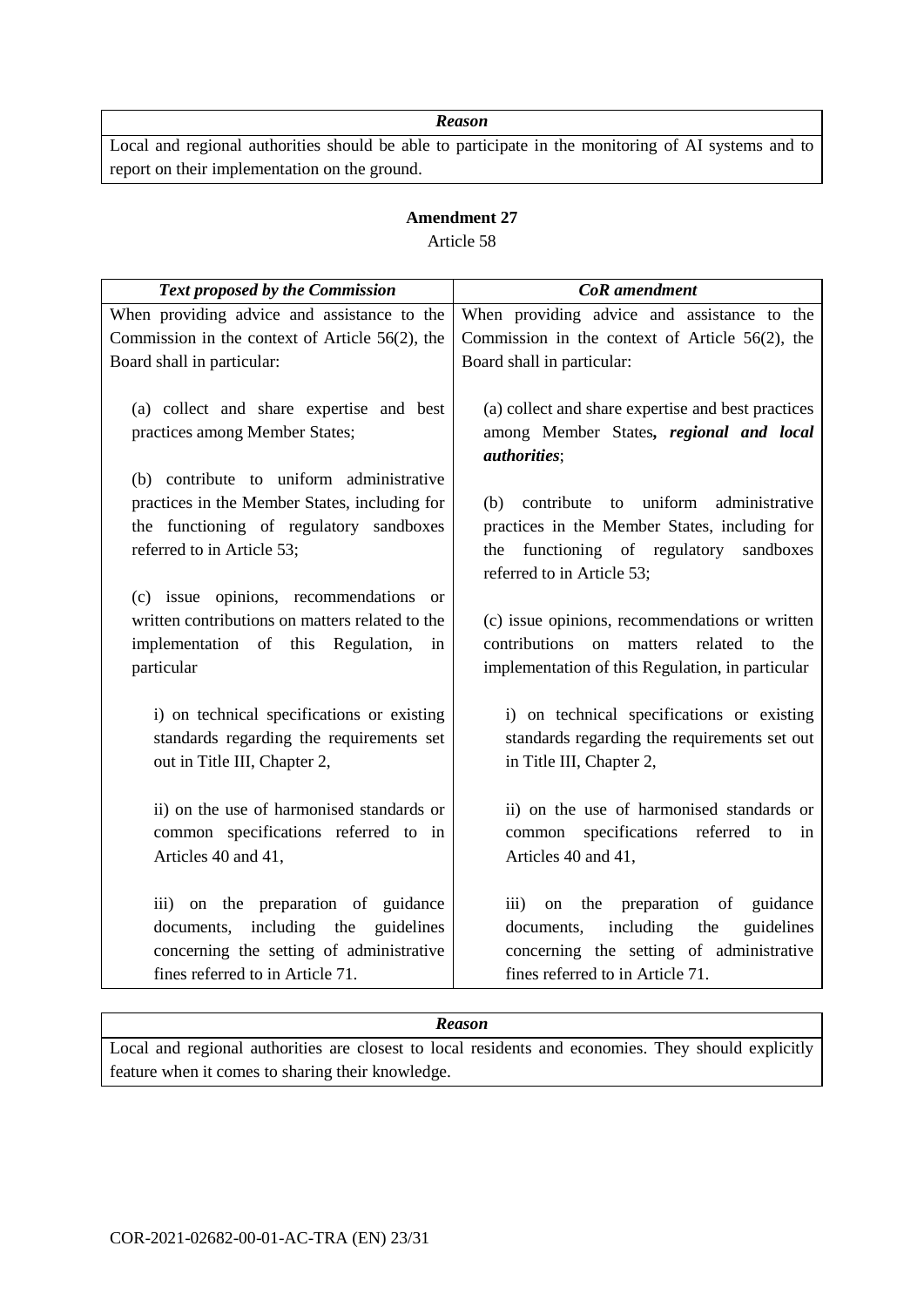## **Amendment 28**

Article 59(1)

| <b>Text proposed by the Commission</b>                     | <b>CoR</b> amendment                                 |
|------------------------------------------------------------|------------------------------------------------------|
| shall<br><b>National</b><br>authorities<br>be<br>competent | National competent authorities shall be established  |
| established or designated by each Member State             | or designated by each Member State for the           |
| for the purpose of ensuring the application and            | purpose of ensuring the application<br>and           |
| implementation of this Regulation. National                | implementation of this Regulation. National          |
| competent authorities shall be organised so as to          | competent authorities shall be organised so as to    |
| safeguard the objectivity and impartiality of              | safeguard the objectivity and impartiality of their  |
| their activities and tasks.                                | activities and tasks. Local and regional authorities |
|                                                            | shall be empowered to carry out supervisory or       |
|                                                            | enforcement tasks where deemed appropriate by        |
|                                                            | the Member State.                                    |

### *Reason*

In order to ensure the feasibility of the Regulation and the given monitoring and enforcement framework, the Member State should be able to entrust, where necessary and where possible, local and regional authorities with supervisory or enforcement tasks. In this context, local and regional authorities must receive support and training in order to be fully empowered to carry out supervisory or enforcement tasks.

## **Amendment 29**

Article 69(3)

| <b>Text proposed by the Commission</b>             | <b>CoR</b> amendment                                                                          |
|----------------------------------------------------|-----------------------------------------------------------------------------------------------|
|                                                    | Codes of conduct may be drawn up by Codes of conduct may be drawn up by <i>national</i> ,     |
|                                                    | individual providers of AI systems or by <b>local or regional authorities</b> , by individual |
|                                                    | organisations representing them or by both, providers of AI systems or by organisations       |
| including with the involvement of users and any    | representing them or by both, including with the                                              |
| interested stakeholders and their representative   | involvement of users and<br>any interested                                                    |
| organisations. Codes of conduct may cover one      | stakeholders and their representative organisations.                                          |
| or more AI systems taking into account the         | Codes of conduct may cover one or more AI                                                     |
| similarity of the intended purpose of the relevant | systems taking into account the similarity of the                                             |
| systems.                                           | intended purpose of the relevant systems.                                                     |

## *Reason*

National, local and regional authorities should be given the legal power to draw up codes of conduct for the AI systems they develop or use.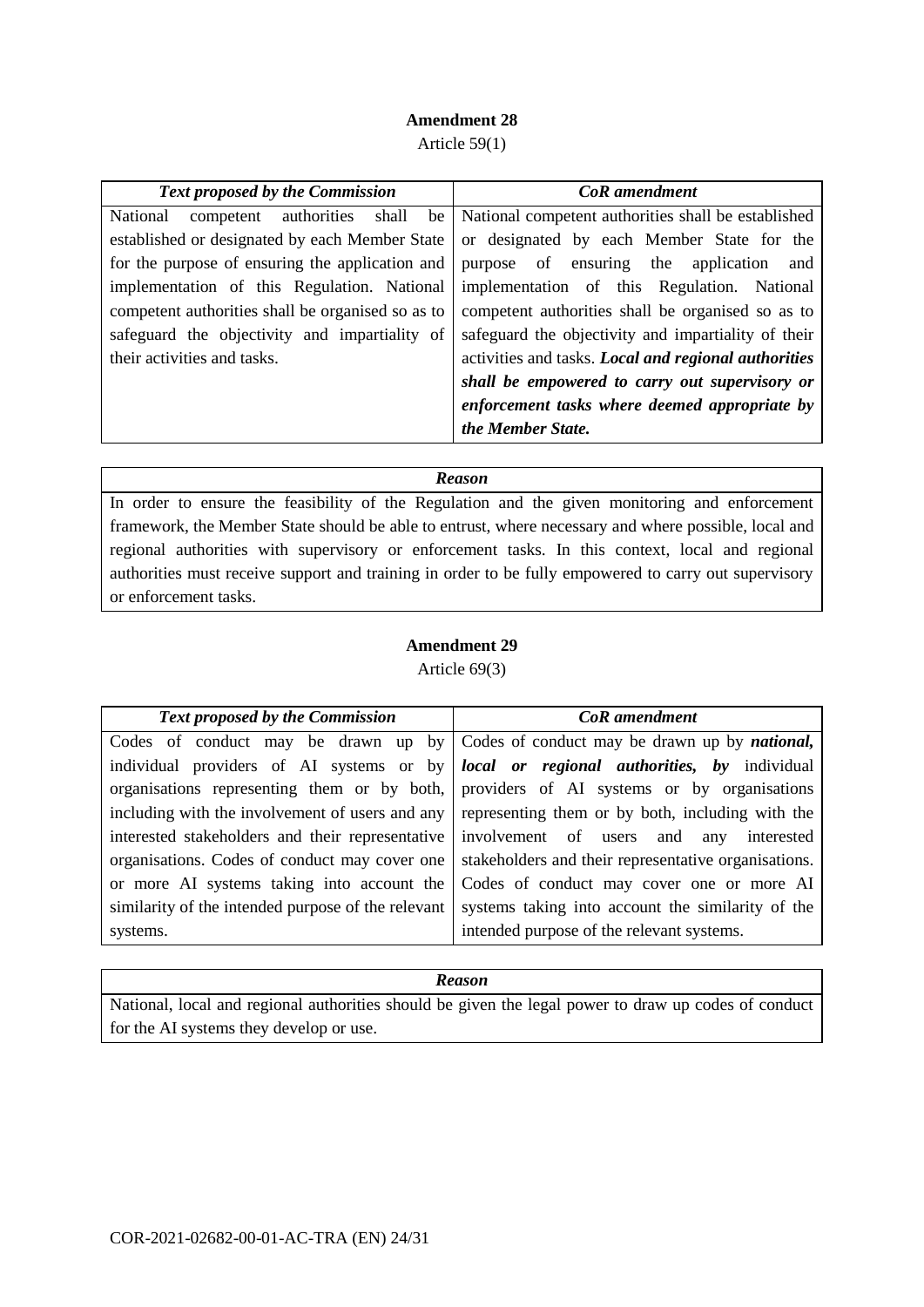### **Amendment 30**

ANNEX I – Artificial intelligence techniques and approaches referred to in Article 3, point 1

| <b>Text proposed by the Commission</b>           | <b>CoR</b> amendment                                |
|--------------------------------------------------|-----------------------------------------------------|
| (a) Machine learning approaches, including       | Having regard to the current state of science, AI   |
| supervised, unsupervised and reinforcement       | includes the following techniques and methods:      |
| learning, using a wide variety of methods        |                                                     |
| including deep learning;                         | Machine learning approaches, including<br>(a)       |
|                                                  | supervised, unsupervised and reinforcement          |
| (b) Logic- and knowledge-based approaches,       | learning, using a wide variety of methods including |
| including knowledge representation, inductive    | deep learning;                                      |
| programming, knowledge<br>(logic)<br>bases,      |                                                     |
| inference and deductive engines, (symbolic)      | (b) Logic- and knowledge-based approaches,          |
| reasoning and expert systems;                    | including knowledge representation, inductive       |
|                                                  | (logic) programming, knowledge bases, inference     |
| (c) Statistical approaches, Bayesian estimation, | and deductive engines, (symbolic) reasoning and     |
| search and optimization methods.                 | expert systems;                                     |
|                                                  |                                                     |
|                                                  | Statistical approaches, Bayesian estimation,<br>(c) |
|                                                  | search and optimization methods.                    |

#### *Reason*

The definition and list of AI techniques should be future-proof. The list of specific techniques and approaches used for the development of AI systems should not be an exhaustive list and it must be clear that it is based on the current scientific state of play.

## **Amendment 31** Annex III, 1-5

| <b>Text proposed by the Commission</b>            | <b>CoR</b> amendment                                 |
|---------------------------------------------------|------------------------------------------------------|
| High-risk AI systems pursuant to Article $6(2)$   | High-risk AI systems pursuant to Article $6(2)$ are  |
| are the AI systems listed in any of the following | the AI systems listed in any of the following areas: |
| areas:                                            |                                                      |
|                                                   | 1. Biometric identification and categorisation of    |
| 1. Biometric identification and categorisation of | natural persons:                                     |
| natural persons:                                  |                                                      |
|                                                   | (a) AI systems intended to be used for the 'real-    |
| (a) AI systems intended to be used for the        | time' and 'post' remote biometric identification     |
| 'real-time' and 'post' remote biometric           | of natural persons;                                  |
| identification of natural persons;                |                                                      |
|                                                   | Management and operation of critical<br>2.           |
| Management and operation of critical<br>2.        | infrastructure:                                      |
| infrastructure:                                   |                                                      |
|                                                   | (a) AI systems intended to be used as safety         |
| (a) AI systems intended to be used as safety      | components in the management and operation           |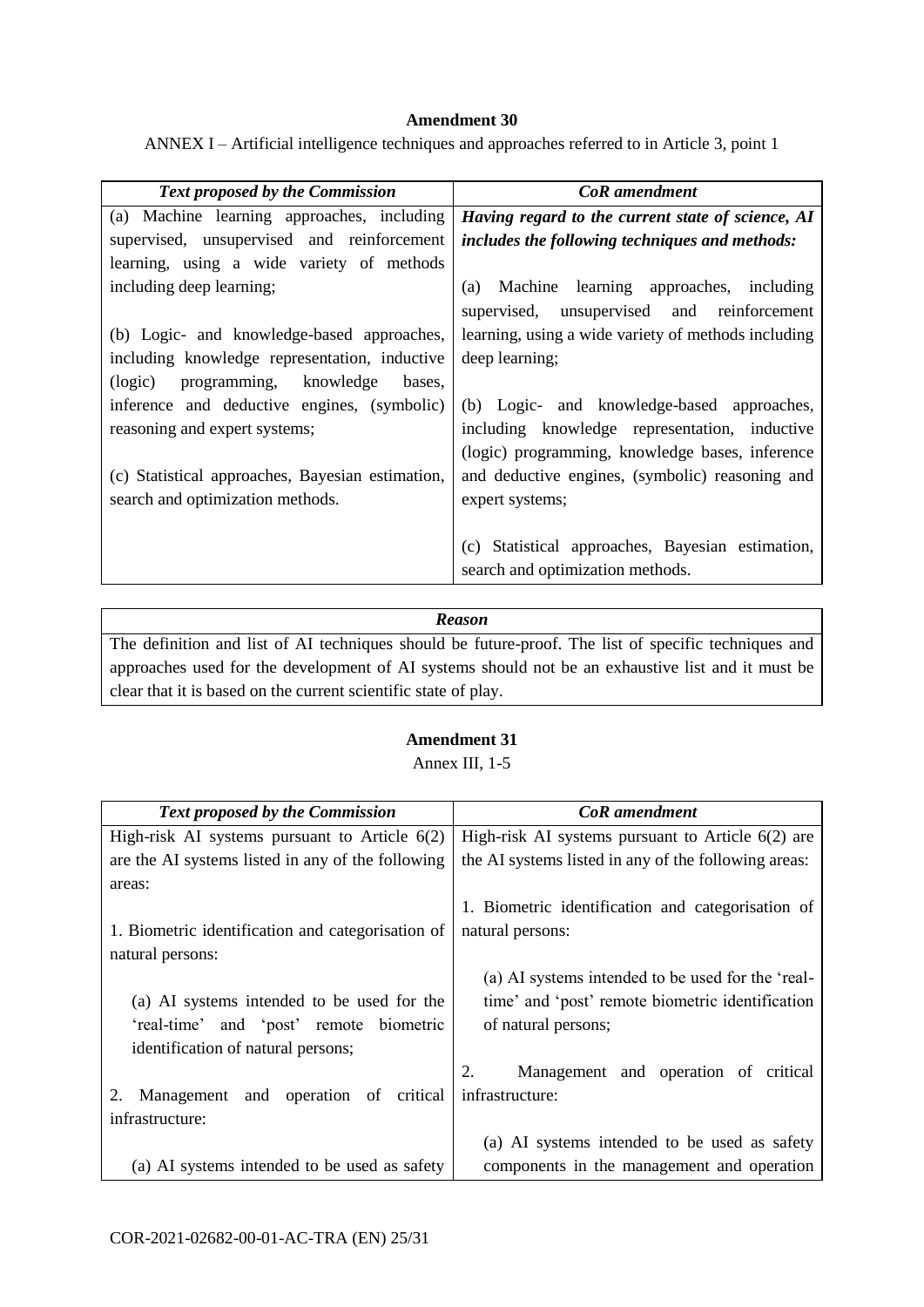components in the management and operation of road traffic and the supply of water, gas, heating and electricity.

3. Education and vocational training:

(a) AI systems intended to be used for the purpose of determining access or assigning natural persons to educational and vocational training institutions;

(b) AI systems intended to be used for the purpose of assessing students in educational and vocational training institutions and for assessing participants in tests commonly required for admission to educational institutions.

4. Employment, workers management and access to self-employment:

(a) AI systems intended to be used for recruitment or selection of natural persons, notably for advertising vacancies, screening or filtering applications, evaluating candidates in the course of interviews or tests;

(b) AI intended to be used for making decisions on promotion and termination of work-related contractual relationships, for task allocation and for monitoring and evaluating performance and behaviour of persons in such relationships.

5. Access to and enjoyment of essential private services and public services and benefits:

(a) AI systems intended to be used by public authorities or on behalf of public authorities to *evaluate* the eligibility of natural persons for public assistance benefits and services, as well as to grant, reduce, revoke, or reclaim such benefits and services;

(b) AI systems intended to be used *to* 

of road traffic and the supply of water, gas, heating and electricity*, and telecommunications, water and internet infrastructure*.

3. Education and vocational training:

(a) AI systems intended to be used for the purpose of determining access or assigning natural persons to educational and vocational training institutions;

(b) AI systems intended to be used for the purpose of assessing students in educational and vocational training institutions and for assessing participants in tests commonly required for admission to educational institutions.

4. Employment, workers management and access to self-employment:

(a) AI systems intended to be used for recruitment or selection of natural persons, notably for advertising vacancies, screening or filtering applications, evaluating candidates in the course of interviews or tests;

(b) AI intended to be used for making decisions on promotion and termination of work-related contractual relationships, for task allocation and for monitoring and evaluating performance and behaviour of persons in such relationships.

5. Access to and enjoyment of essential private services and public services and benefits:

(a) AI systems intended to be used by public authorities or on behalf of public authorities to *evaluate and decide on* the eligibility of natural persons for public assistance benefits and services, as well as to grant, reduce, revoke, or reclaim such benefits and services;

(b) AI systems intended to be used *to determine* the creditworthiness of natural persons or their credit score, with the exception of AI systems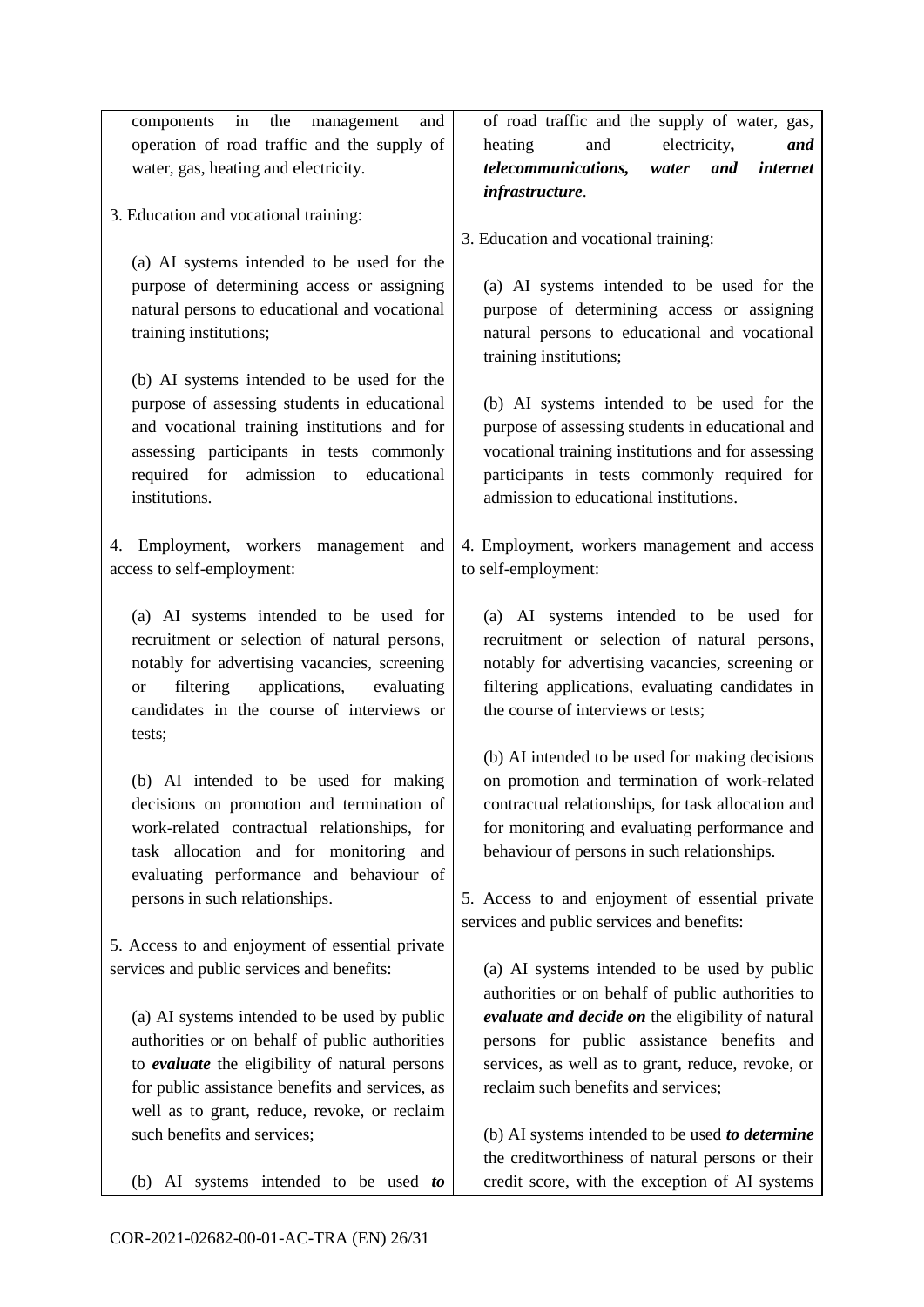| <i>evaluate</i> the creditworthiness of natural      | put into service by small scale providers for   |
|------------------------------------------------------|-------------------------------------------------|
| persons or <i>establish</i> their credit score, with | their own use;                                  |
| the exception of AI systems put into service         |                                                 |
| by small scale providers for their own use;          | (c) AI systems intended to be used to dispatch, |
|                                                      | or to establish priority in the dispatching of  |
| (c) AI systems intended to be used to                | emergency first response services, including by |
| dispatch, or to establish priority in the            | fire fighters and medical aid.                  |
| dispatching of emergency first response              |                                                 |
| services, including by firefighters and              |                                                 |
| medical aid.                                         |                                                 |

Telecommunications, water and internet infrastructure are an integral part of critical infrastructure. The classification of high-risk systems hinges on whether such systems could pose a real risk to citizens. The mere analytical and theoretical assessment of residents' claims to public services does not entail a high risk. Complementing "evaluate" with "decide on" emphasises that this risk effectively translates into decision-making, particularly for residents.

## **II. POLICY RECOMMENDATIONS**

### THE EUROPEAN COMMITTEE OF THE REGIONS

## *Ecosystem of excellence*

- 1. stresses that the Commission's goal of making the EU a global leader in the responsible and human-centred development of AI can only be achieved if local and regional authorities have a significant role. Local and regional authorities are best placed to help create an environment propitious to boosting investment in AI in the coming years and fostering trust in AI;
- 2. highlights that besides involving local and regional authorities, it is important to provide support and training in order to enhance their competencies in the field, especially as they may receive supervisory and enforcement roles;
- 3. notes that EU funding is becoming available for the development of AI, but points to the fragmented approach here, due to the diverse range of programmes, which increases the risk of fragmentation and overlap;
- 4. calls, therefore, on the Commission to develop and connect strong and pluralistic common data spaces in which societal use-cases can be resolved with the use of public and private data. This also requires alignment with legislative initiatives under the European Data Strategy.

### *Ecosystem of trust*

5. regrets that the proposal for a regulation does not refer to local and regional authorities, despite the fact that the legal framework will apply to both public and private players;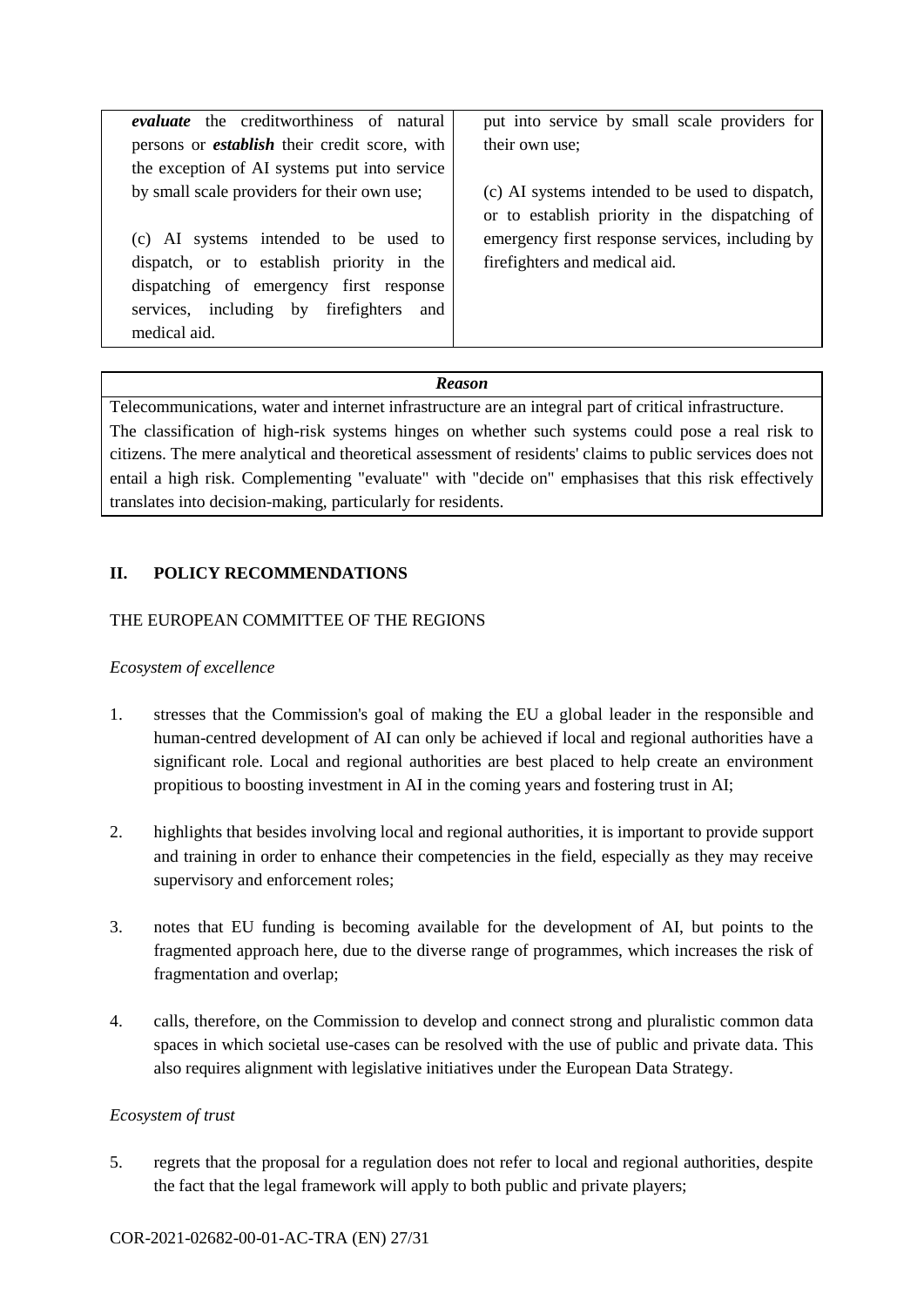- 6. notes, to this effect, that AI systems can play an important role in local and regional authorities' interaction with citizens and service provision. Furthermore, AI systems have the potential, among other things, to improve public-sector efficiency and help local and regional authorities to respond to the adjustments that need to take place at local and regional level in the context of the green and digital transitions. It is therefore important that the experience gained by local and regional authorities is actively used in the ongoing revision of the Regulation;
- 7. calls for further clarification of the definitions of "provider" and "user", in particular in situations wherein companies, research institutions, public authorities and residents jointly develop and test AI systems in living labs. Due consideration should be given also to citizens or consumers affected by AI-driven decisions of systems employed by professional users;
- 8. stresses the need for prior consultation of the relevant local and regional authorities where AI systems are to be used for the real-time remote biometric identification of natural persons in publicly accessible spaces for law enforcement purposes;
- 9. welcomes the European Commission public consultation on the adaptation of civil liability rules to the specific challenges of digital age and artificial intelligence<sup>1</sup> and expects that this will result in an updated framework aimed at ensuring consumer redress for damage caused by AI applications;
- 10. wonders why AI systems used in democratic processes such as elections are not on the list of high-risk AI systems;
- 11. calls for high-risk AI systems to be subject to the same transparency and information requirements for natural persons as currently apply to users;
- 12. highlights the major human rights risks and implications associated with the use of social classification;
- 13. is highly sceptical here of the two scenarios set out in the Regulation<sup>2</sup> as grounds for determining when a social classification leads to detrimental or unfavourable treatment of individuals or groups of people, as it is extremely difficult to establish the existence of such grounds. In this context, the Committee urges for the clear formulation of strong safeguards in order to ensure that the ban on social classification practices is not circumvented;
- 14. notes the fact that the recitals of the Regulation address the risks to which individuals are exposed as a result of interacting with high-risk AI systems in the context of, inter alia, education, training, employment, human resource management, access to self-employment and access to and receipt of certain essential private and public services;

-

<sup>1</sup> [https://ec.europa.eu/info/law/better-regulation/have-your-say/initiatives/12979-Civil-liability-adapting-liability-rules-to-the-digital](https://ec.europa.eu/info/law/better-regulation/have-your-say/initiatives/12979-Civil-liability-adapting-liability-rules-to-the-digital-age-and-artificial-intelligence/public-consultation_en)[age-and-artificial-intelligence/public-consultation\\_en](https://ec.europa.eu/info/law/better-regulation/have-your-say/initiatives/12979-Civil-liability-adapting-liability-rules-to-the-digital-age-and-artificial-intelligence/public-consultation_en) 

<sup>2</sup> Article  $5(1)(c)$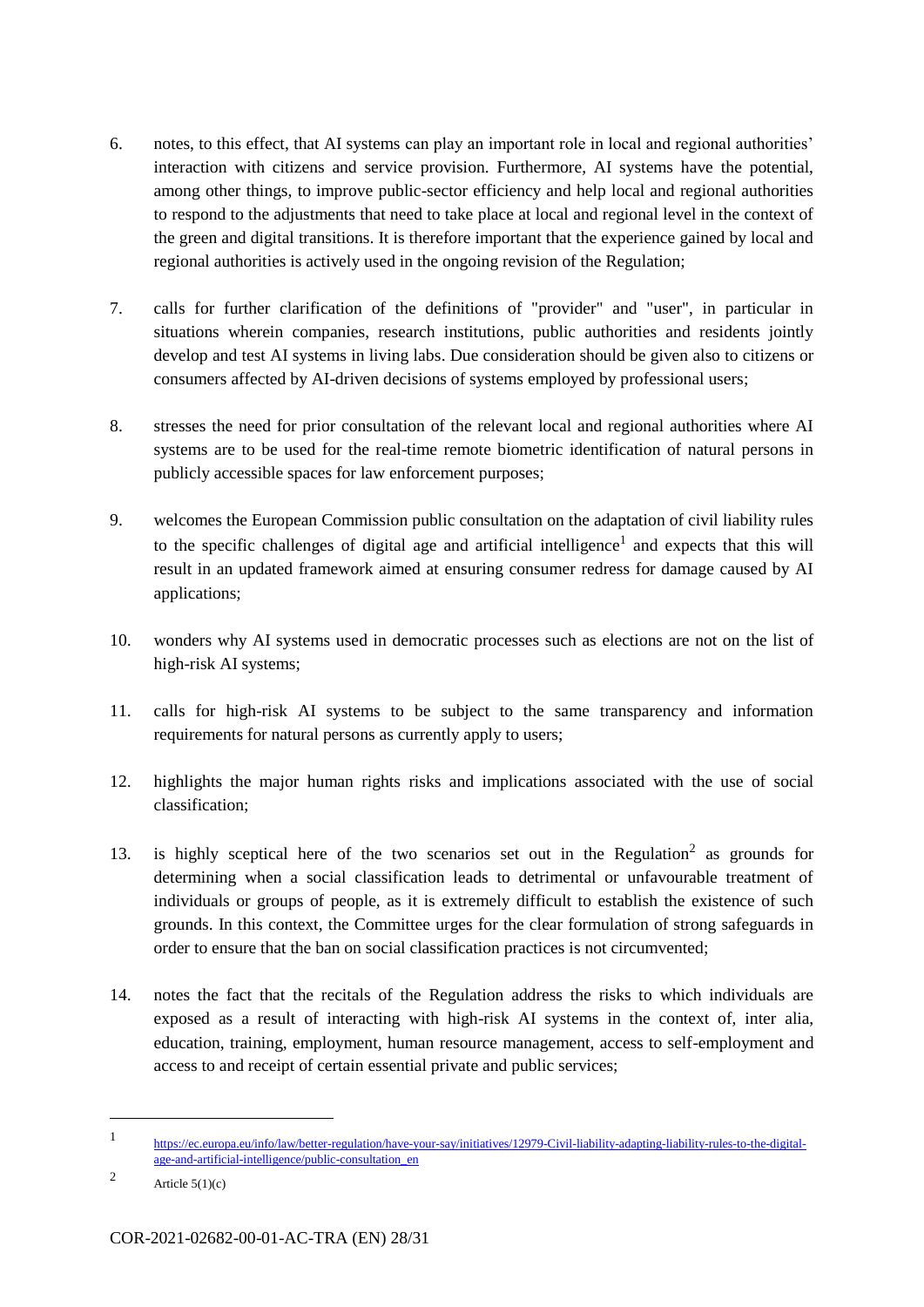- 15. calls on the Commission to consider in greater depth the high-risk classification of AI systems intended for use by public authorities<sup>3</sup>;
- 16. calls for an authority to provide substantial ex ante advice on the interpretation of provisions in the Regulation, also in relation to the General Data Protection Regulation. This will enhance legal certainty and reduce the costs of designing and implementing AI systems;
- 17. underlines to this effect the importance of clarity in the formulation of the Regulation, which is instrumental in building an ecosystem of trust and lifting legal uncertainty surrounding the development and use of AI systems. This would avoid misinterpretations of the proposed requirements and minimise the risks of subsequent mismanagement of AI applications, thus maximising the regulation's effectiveness and credibility of sanctions. At the same time, and in line with the European Commission's better regulation agenda, early detection and elimination of potential overlaps and/or conflicts with existing rules is of key importance;
- 18. notes that many local and regional authorities are using the same AI systems for similar tasks. The systems are designed by private companies in the vast majority of cases;
- 19. notes that the proposal for a regulation does not stand alone when it comes to guaranteeing citizens' rights and that it must be seen in the context of existing legislation. Member States are therefore encouraged to ensure that, on an ongoing basis, they take the necessary administrative measures to enable them to deal with the opportunities and risks posed by the use of AI in the public sector;
- 20. notes that this means that in conformity assessment, European and national rules are being interpreted by companies and notified bodies, and that this is having an impact on the practices of local and regional authorities using these AI systems. This makes it difficult to determine the extent to which local and regional policy is taken into account in these AI systems. Therefore, the Committee attention to the specific needs of local and regional authorities and to the fact that a "one-size-fits-all" approach may undermine the effectiveness of AI systems in responding to those needs. Besides, the Committee suggests that Member States should be empowered to regulate high-risk AI systems in the face of overriding and justified reasons of public interest;
- 21. calls, in this regard, for conformity assessments to be transparent and accessible to the public. Moreover, local and regional authorities should also be able to participate in the monitoring of AI systems, report on their implementation on the ground and make a formal contribution to the European Commission's evaluation of the application of the regulation;
- 22. stresses that the application of the regulatory sandbox requires the right legal, methodological and ethical conditions to be created to enable the development of technology and legislation and the evaluation of legislation. Clear criteria for allowing companies to participate in the regulatory sandbox should be established. To ensure that consumer organisations can enforce the provisions of the Artificial Intelligence Act, the latter must be added to Annex I of the

-

<sup>3</sup> Annex III(5)(a)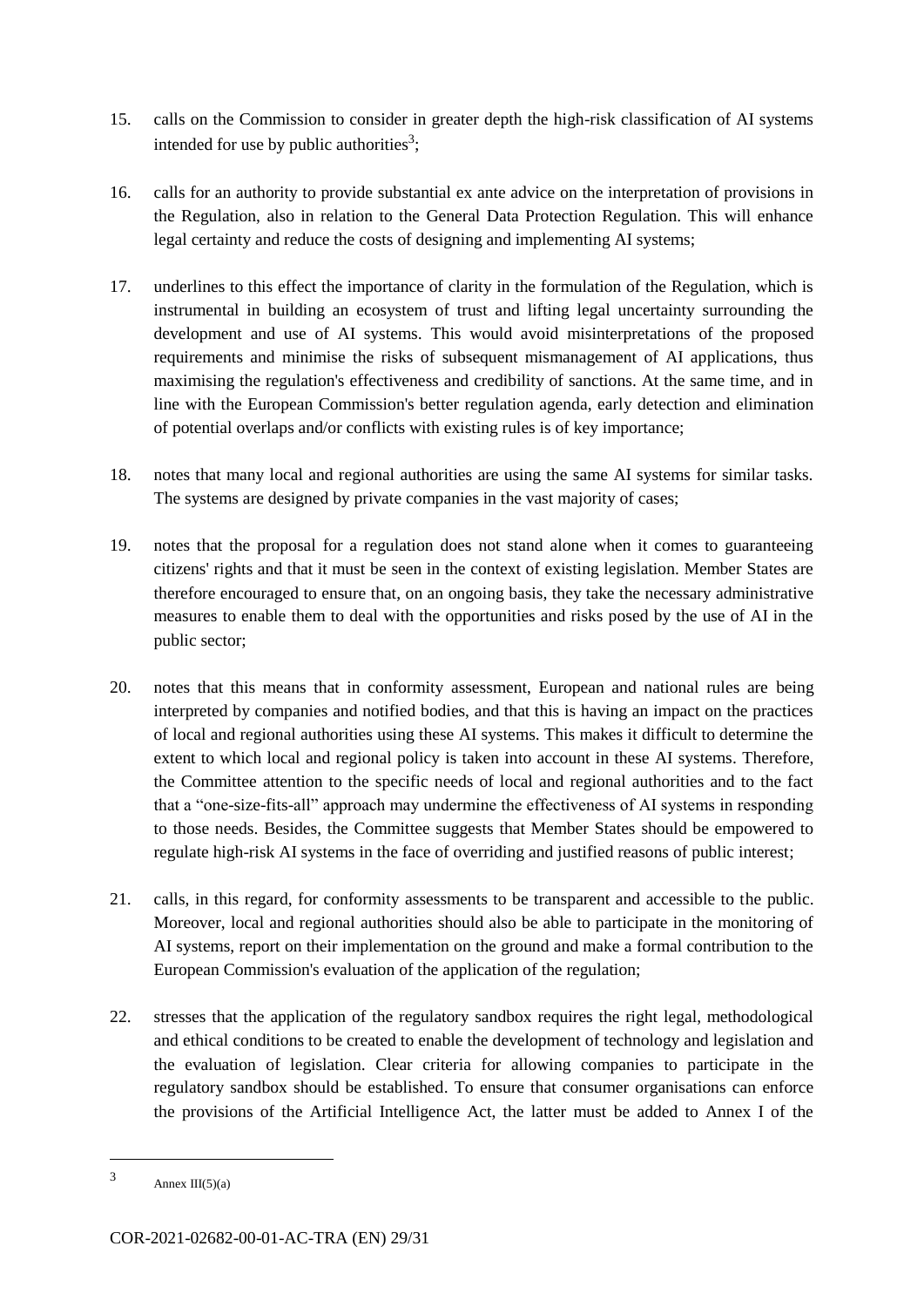European Directive on representative actions for the protection of the collective interests of consumers ((EU) 2020/1828);

## *Information campaigns*

23. stresses the importance of public campaigns, so that the general public is informed about and familiarised with the existence and usefulness of AI systems as well as potential risks. Further underlines the urgent need for comprehensive information for consumers on Artificial Intelligence / machine-driven decision-making. Asks to this effect that the European Commission provide funding for such campaigns;

## *Administrative burden*

24. expresses its concern about the potential administrative burden of the proposed Regulation. The administrative burden can hinder small and medium-sized enterprises and local and regional authorities in promoting innovation and deploying AI systems<sup>4</sup>;

## *Proportionality and subsidiarity*

25. considers that the draft regulation complies with the requirements of the proportionality and subsidiarity principles. The added value of EU action in this field and the appropriateness of the legal bases chosen by the Commission are clear and consistent. The impact assessment included a distinct section on subsidiarity. Moreover, no national parliament issued a reasoned opinion on non-compliance with the principle of subsidiarity by the deadline for submissions, set on 2 September 2021.

Brussels, 2 December 2021

The President of the European Committee of the Regions

Apostolos Tzitzikostas

The Secretary-General of the European Committee of the Regions

Petr Blížkovský

-4

A recent study (*Study to Support an Impact Assessment of Regulatory Requirements for Artificial Intelligence in Europe*, p.12), supported by the European Commission, estimated that, on the basis of reasonable assumptions, obtaining certification for an AI system could cost on average between EUR 16 800 and EUR 23 000, roughly equivalent to 10-14% of development costs.